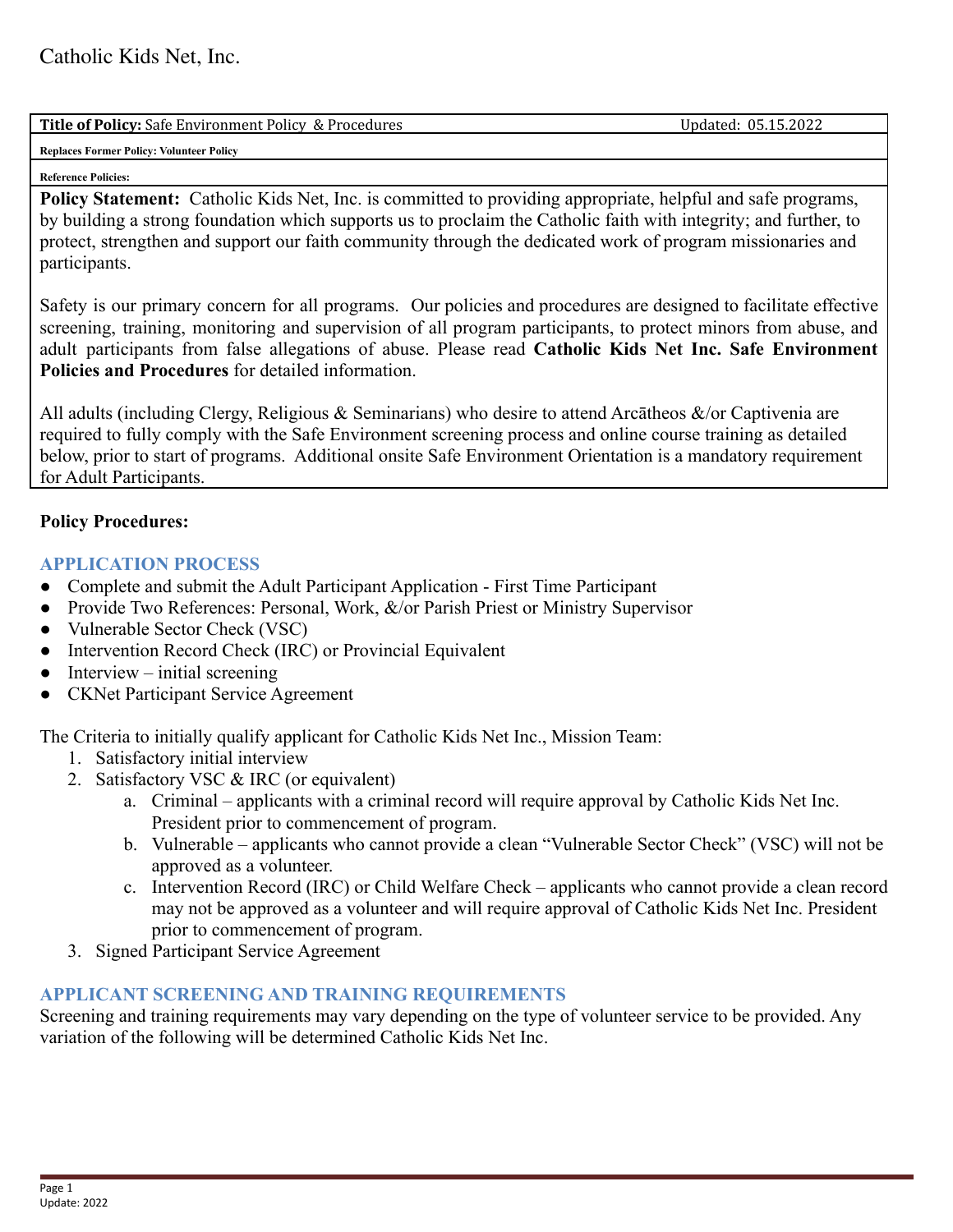# **I. TEAM AND PARENT (OR OTHER ADULT) PARTICIPANT SCREENING REQUIREMENTS**

## **FIRST-TIME RESIDENT (OVERNIGHT) PARTICIPANT**

- 1. Complete **Adult Participant Application**. (Only required for initial application to volunteer with CKNet.)
- 2. Individuals who are placed in positions of responsibility &/or leadership over minors will be required to **complete an interview** with the appropriate Director  $\&$ /or Team Coordinator and provide references as requested.
- 3. Register online and remit fees.
- 4. Obtain the following: **Vulnerable Sector Check (VCS)**, and **Intervention Record Check (IRC)** or equivalent (Child Service Record Check). These are required every five years.
- 5. Read **Catholic Kids Net, Inc. Safe Environment Policies and Procedures.**
- 6. Complete **Participant Service Agreement**. Required annually.

## **RETURNING RESIDENT (OVERNIGHT) PARTICIPANT**

- 1. Individuals who are placed in positions of responsibility &/or leadership over minors will be required to **complete an interview** with the appropriate Director  $\&$ /or Team Coordinator and provide references as requested.
- 2. Register online and remit fees.
- 3. Obtain the following: **Vulnerable Sector Check (VCS)**, and **Intervention Record Check (IRC)** or equivalent (Child Service Record Check). These are required every five years.
- 4. Read **Catholic Kids Net, Inc. Safe Environment Policies and Procedures.**
- 5. Complete **Participant Service Agreement**. Required annually.

## **FIRST-TIME DAY PARTICIPANT**

- 1. Complete **Adult Participant Application.**
- 2. **Interview** with Program Director, Mission Team Coordinator or Support Participant Coordinator.
- 3. Register online and remit fees.
- 4. Obtain the following: **Vulnerable Sector Check (VCS)**, and **Intervention Record Check (IRC)** or equivalent (Child Service Record Check). These are required every five years.
- 5. Read **Catholic Kids Net, Inc. Safe Environment Policies and Procedures.**
- 6. Complete **Participant Service Agreement**. Required annually.

## **RETURNING DAY PARTICIPANT**

- 1. **Interview** with Program Director, Mission Team Coordinator or Support Team Coordinator.
- 2. Register online and remit fees.
- 3. Review **Catholic Kids Net, Inc. Safe Environment Policies and Procedures.**
- 4. Complete **Participant Service Agreement**t. Required annually.

## **SHORT-TERM DAY PARTICIPANT**

*\*Individual(s) coming onsite for a few hours to assist with theatrical scenes.*

- 1. **Approval to participate** from the Program Director.
- 2. **Report directly to the Safe Environment Coordinator** upon arrival on property to be signed into the Visitor Registry and assigned a Visitor Lanyard. The Lanyard must be visible at all times while on property (other than when costumed for theatrical scenes).
- 3. Are **assigned to an onsite Supervisor and must remain in their company at all times**. (i.e. cannot be left alone, or assigned independent tasks.) Ensure Rule of Three at all times.
- 4. Once the task is completed, meet the Safe Environment Coordinator to sign off property in the Visitor Registry, return Visitor Lanyard and are accompanied off-site.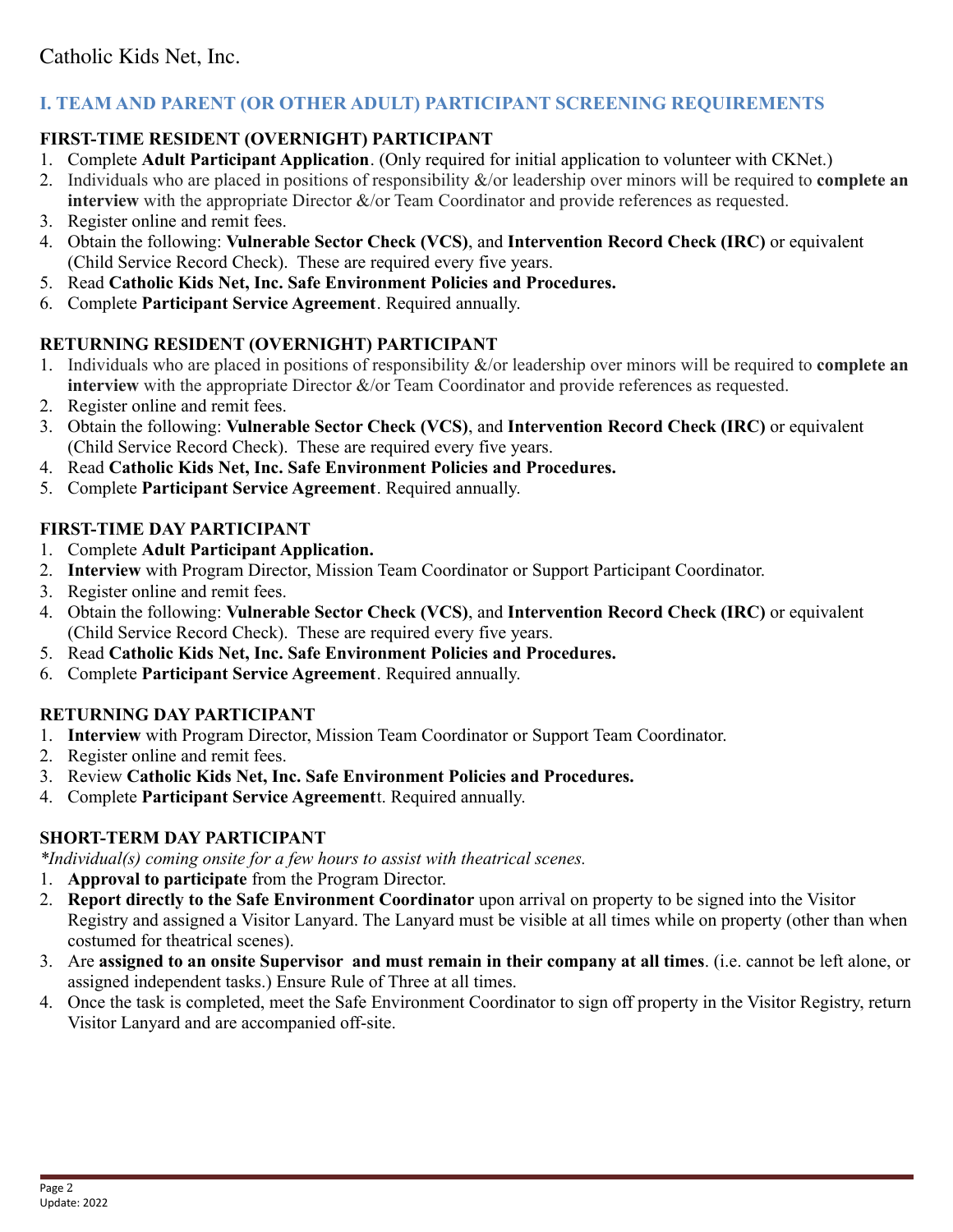## **II. POLICE OR VULNERABLE SECTOR CHECK (VSC) AND INTERVENTION RECORD CHECK (IRC) OR EQUIVALENT**

- First-time adult participants are required to obtain and supply an **original** VSC & IRC specific for Catholic Kids Net, Inc. Original documents must be submitted at your earliest convenience, either in person or by mail to: Catholic Kids Net Inc., 43 Maligne Drive, Devon, AB T9G 1P7. No photocopies will be accepted.
- The VSC  $&$  IRC documents can take six (6) or more weeks to be processed. Be sure to get your applications done as soon as possible to ensure documents are received prior to the program deadline (for completion of screening and training protocols).
- Returning participants are required to supply new VSC & IRC every five years.
- Safe Environment Coordinators, upon request, will provide a letter which may waive processing fees for Vulnerable Sector Check (VSC). However, if the fee is not waived, it is the responsibility of the individual to cover this cost.
- If you are out-of-province or out-of-country, please email to [admin@catholickidsnetinc.com](mailto:admin@catholickidsnetinc.com) for information on your requirement to fulfill above protocols.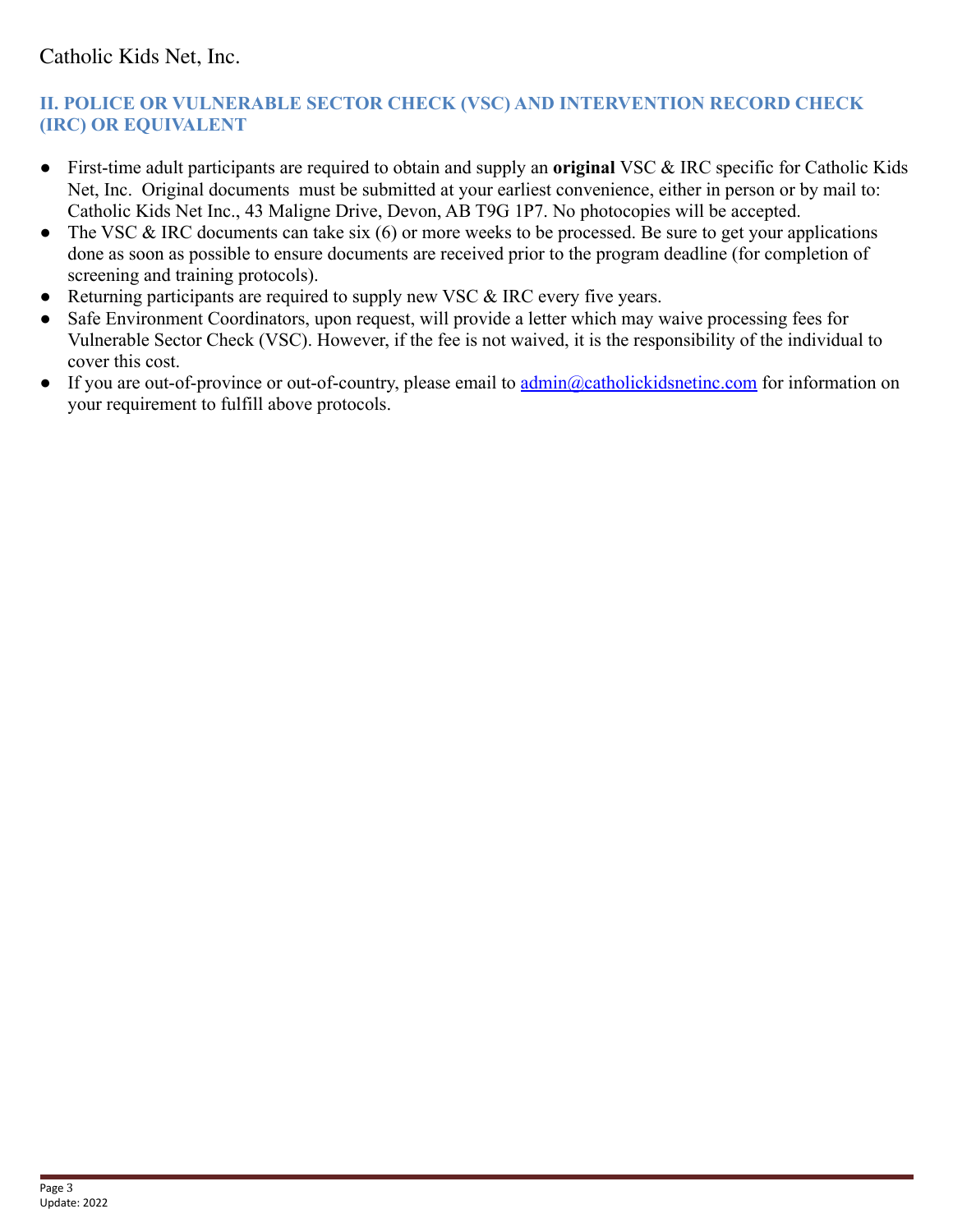## **III. ADULT PROGRAM PARTICIPANT TRAINING REQUIREMENTS**

Participants accepted to our program(s) will be registered in *Praesidium Academy* online training program, and provided with a unique Login ID & password. *Praesidium Academy* courses are designed to educate program participants—making safety everyone's priority. All Catholic Kids Net, Inc. Board Directors, Program Leadership, Formation Team, Parents and other adult participants must complete required courses prior to program commencement.

### **Praesidium Academy Curriculum**

Program participants are required to complete Praesidium Academy Courses annually as determined by Catholic Kids Net Inc., Board.

|                                                             | <b>CKNET - Praesidium Academy Curriculum</b>                                                                                                                                           |                                                                                                                                               |  |  |
|-------------------------------------------------------------|----------------------------------------------------------------------------------------------------------------------------------------------------------------------------------------|-----------------------------------------------------------------------------------------------------------------------------------------------|--|--|
| <b>RESIDENT</b><br>(OVERNIGHT) ADULT<br><b>PARTICIPANT</b>  | Year 1<br>(1) Keeping Your Camp Safe<br>(2) Abuse Prevention Management<br>(3) Preventing Sexual Activity<br><b>Between Adolescents</b><br>(4) Duty to Report                          | Year 2<br>(1) Abuse Prevention Refresher<br>(2) Duty to Report<br>(3) Preventing Sexual Activity Between<br>Children                          |  |  |
| <b>ADULT DAY</b><br><b>PARTICIPANT</b>                      | (1) Abuse Risk Management<br>(2) Duty to Report                                                                                                                                        | (1) Abuse Prevention Refresher<br>(2) Duty To Report                                                                                          |  |  |
| <b>RESIDENT YOUTH</b><br><b>PARTICIPANT</b><br>(UNDER 18)   | (1) Keeping Your Camp Safe<br>(2) Meet Sam<br>(3) It Happened To me<br>(4) Duty to Report                                                                                              |                                                                                                                                               |  |  |
| PROGRAM<br><b>DIRECTORS &amp; BOARD</b><br><b>DIRECTORS</b> | (1) Keeping Your Camp Safe<br>(2) Abuse Prevention Management<br>(3) Preventing Sexual Activity<br><b>Between Adolescents</b><br>(4) Duty to Report<br>(5) Getting Your Board on Board | (1) Abuse Prevention Refresher<br>(2) Duty to Report<br>(3) Preventing Sexual Activity Between<br>Children<br>(4) Getting Your Board on Board |  |  |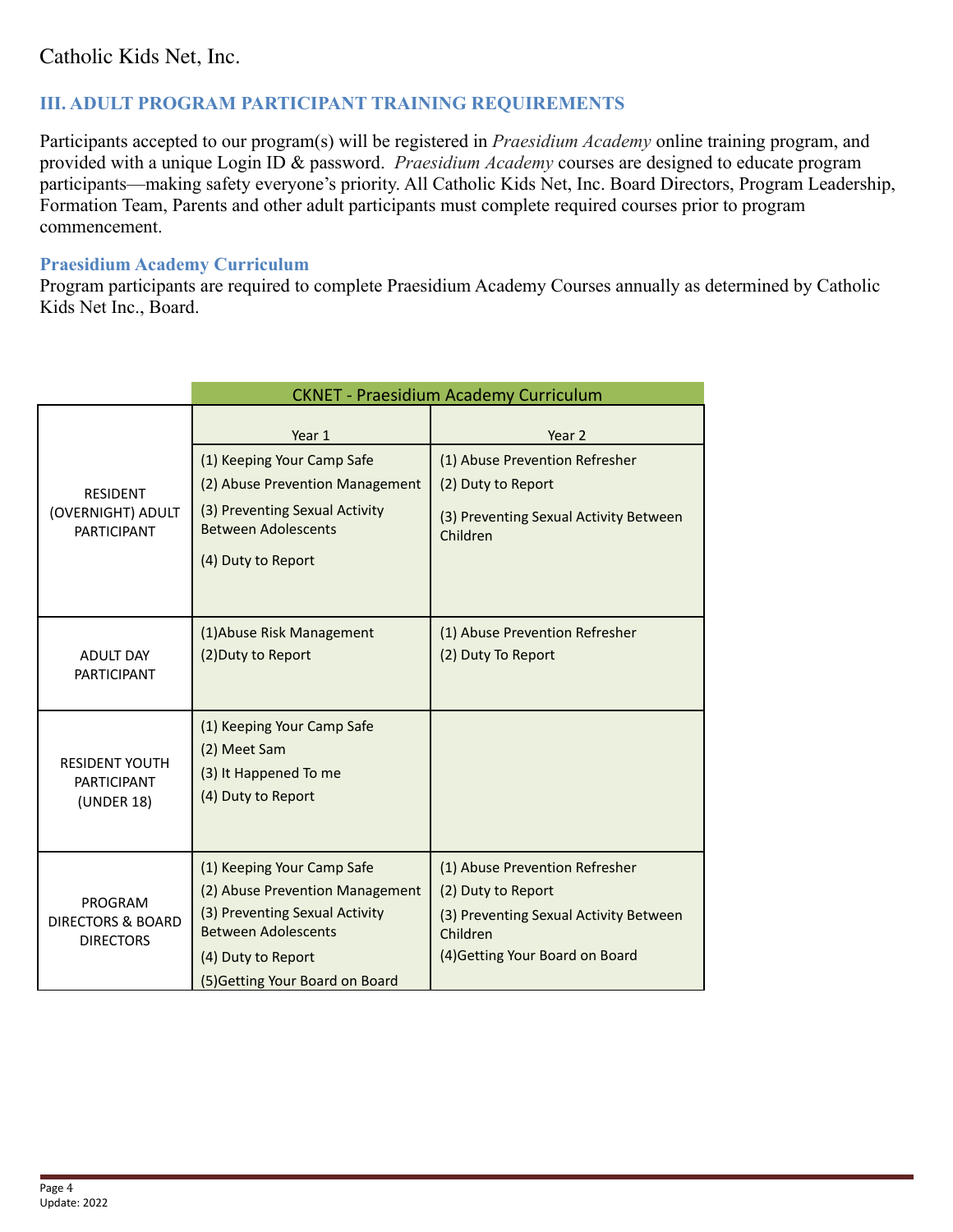## **IV. PROGRAM PARTICIPANT ONSITE ORIENTATIONS**

Program Participants (youth and adult) are required to participate in an onsite orientation at the beginning of programs.

## **V. PROGRAM MONITORING AND POST-PROGRAM EVALUATIONS**

**PROGRAM MONITORING:** As per Catholic Kids Net, Inc. Safe Environment Policies and Procedures ongoing program monitoring will be facilitated throughout programs by Program Director(s) and Safe Environment Coordinator(s).

**POST-PROGRAM EVALUATIONS:** Follow-up Surveys are required of all high-risk program ministries. The Safe Environment Coordinators will conduct post-program evaluations by providing appropriate Surveys to all Campers, Mission Team and Adult participants. This feedback assists Catholic Kids Net, Inc., in assessing our Programs and Safe Environment Policy and Procedures to ensure ongoing diligence and care for everyone's safety and security.

**SELF-REVIEW FOR PROGRAM PARTICIPANTS:** Catholic Kids Net, Inc., is dedicated to strengthening its programs by conducting a self-review for all Positions. This feedback assists Catholic Kids Net, Inc., in assessing our Safe Environment Policy and Protocols and ensuring ongoing diligence and care for everyone's safety and security.

## **VI. CLERGY AND RELIGIOUS – ADDITIONAL REQUIREMENTS**

## **Clergy & Religious – Calgary Diocese**

Priests, Religious & Seminarians of the Calgary Diocese are required to meet Catholic Kids Net, Inc. Safe Environment screening & training requirements (as detailed above). As well these individuals will advise the Diocesan Chancellor or Diocesan Volunteer Coordinator of their intention to participate at Captivenia &/or Arcātheos.

## **Clergy & Religious – Out-of-Diocese**

In accordance with the Calgary Diocese's protocols: No Bishop, Deacon, Religious, Seminarian or Lay Speaker is to be invited into the Diocese without the express permission of the Bishop or the Chancellor having been granted.

The first step in the procedure, therefore, is to write to read the Calgary Diocese's protocol for Outside Speakers. [Click here to view the Calgary Diocese Permission for Outside Speakers](https://www.catholicyyc.ca/outsidespeakerpermission.html).

Note that such procedures take time and application should be made well in advance of any definite travel planning. Documentation must be completed and submitted to the Catholic Kids Net, Inc., Administrator who will liaison with the Calgary Diocese to ensure all necessary requirements..

Once the Bishop has granted permission, the individual is required to meet the following screening & training procedures for Catholic Kids Net, Inc.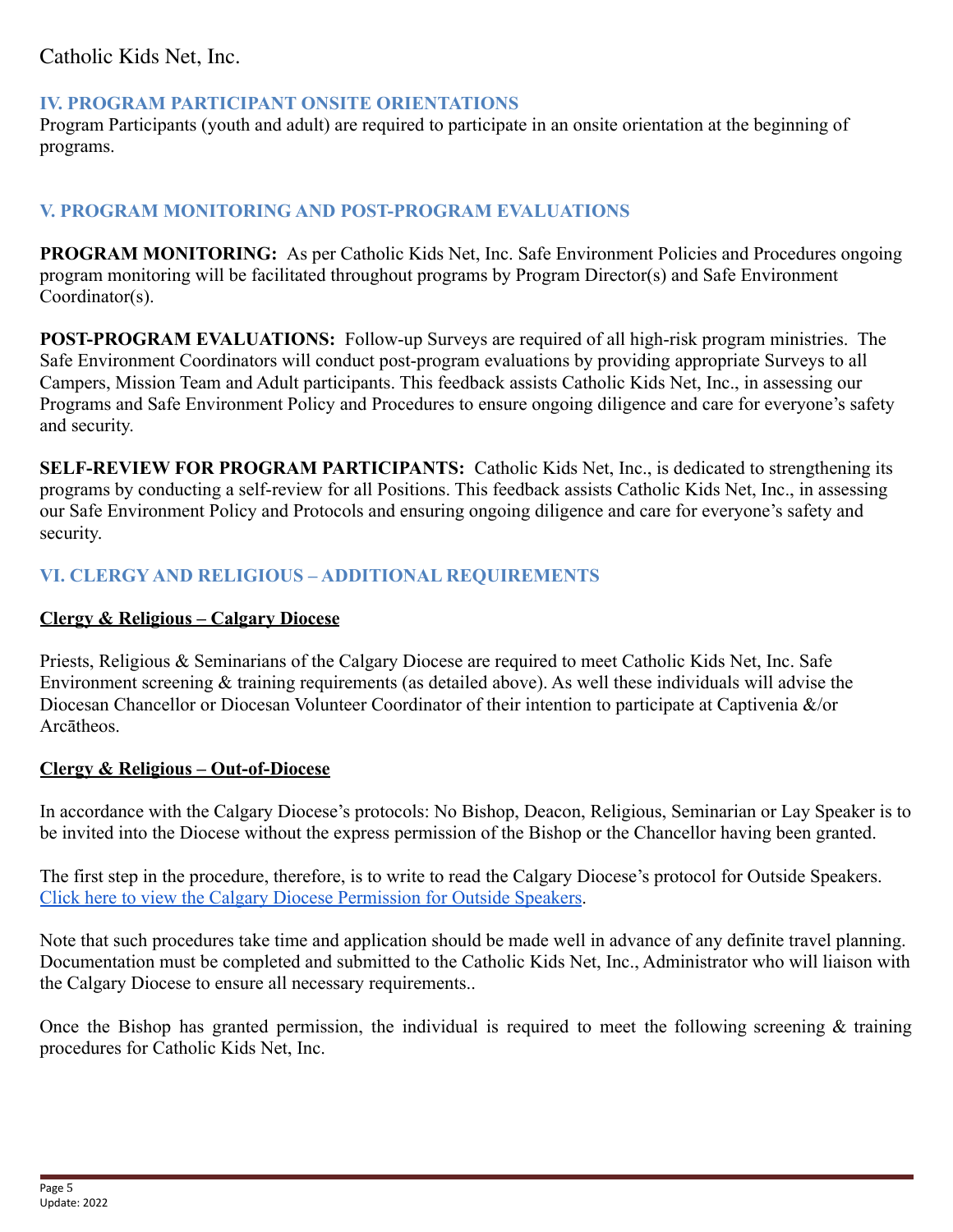## **VII. PROGRAM DIRECTOR &/OR SAFE ENVIRONMENT COORDINATOR RESPONSIBILITIES TO MISSION TEAM & ADULT PROGRAM PARTICIPANTS**

# **Pre-Event**

- 1. Provide Adult Participant Application (for first-time program applicants). Review completed document.
- 2. Document interview with applicant to determine qualifications, commit to requirements of Mission Team or Support Team position and answer questions.
- 3. Provide the applicant with a position description outlining his/her role, responsibilities and expectations to the program. (i.e. Mission Team or Support Team).
- 4. Confirm that the applicant has registered and remitted payment in Camp Brain.
- 5. Confirm dates of planned attendance to the event and document.
- 6. Request and review VSC & IRC and references. Document date and results of check, indicating confirmation of acceptability meeting current Safe Environment Policy & Procedures.
- 7. Confirm and document that the individual has received and read the *Catholic Kids Net, Inc. Safe Environment Policy and Procedure Manual* and answer questions.
- 8. Provide Participant Service Agreement (required annually). Once a participant has completed this document, review, sign document, and email to participant with confirmation of receipt of the document. For liability we do require this paper trail to be documented.
- 9. Register and provide login information to *Praesidium Academy*. Provide assistance to individuals to ensure completion of all assigned courses. Once courses are complete, download the Certificate of Course Completion.
- 10. Once all the above is completed, sign and date volunteer record of completion and upload all documents to individual's file in Catholic Kids Net, Inc. Mission Team Records Management. This should include: Adult Participant Application, Position Description, Interview Notes, VSC, IRC or equivalent, Participant Service Agreement and *Praesidium Academy* Completion Certificate.

# **During Event**

- 1. Confirm and document attendance at Catholic Kids Net, Inc., Onsite Orientation Session.
- 2. Follow Program Monitoring as per CKNET Safe Environment Manual.
- 3. Be available to address questions, concerns and support as needed through the duration of the program.
- 4. Provide self-review checklist to participant. Review with participant and make notes as needed. Upload to participants file.

# **Post-Event**

- 1. Provide post-program follow-up survey  $\&$ /or evaluations. Review as needed with participant.
- 2. Forward completed survey &/or evaluations to Program Director and Catholic Kids Net, Inc. for review and follow-up.

# **VIII. ADULT PROGRAM PARTICIPANT SAFETY**

Adult Participants must have a thorough understanding of their role and responsibilities as outlined in the written policies and procedures and training materials. Catholic Kids Net, Inc., and it's designates (i.e. Program Directors, Mission & Support Team Coordinators and Safe Environment Coordinators, etc.) have a responsibility to ensure that Adult Program Participants are:

- Placed only in positions for which they are fully qualified or for which they receive appropriate and adequate training and support.
- Fully and honestly informed of expectations and responsibilities of their position along with any risk or liability the position may entail.
- Made to feel comfortable to decline any suggested placement, or to request changes or accommodations to a position expectation, at any point in their involvement.
- Made fully aware that they are not to compromise their own safety as part of their duties.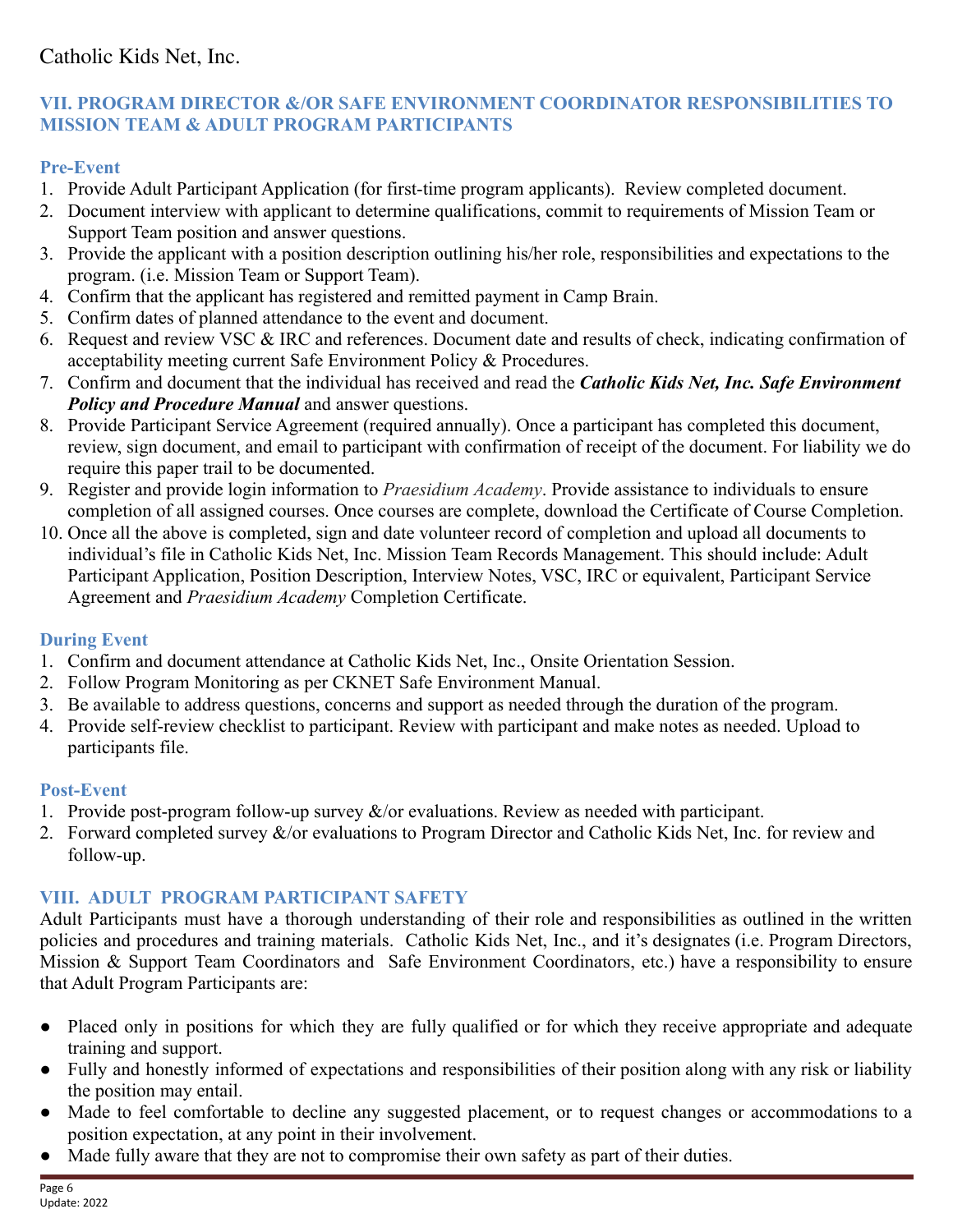- Able to refuse to complete a task if they feel conditions are unsafe; and will be supported by Catholic Kids Net, Inc., &/or it's designates when a situation arises.
- Included in the general liability insurance coverage of Catholic Kids Net, Inc., for duration of event or program.

The Program Director, Mission Team Coordinator, Support Team Coordinator &/or Safe Environment Coordinator will ensure through discussion, interview, ongoing supervision and training, that Mission Team Participants understand their roles and responsibilities for each task assignment.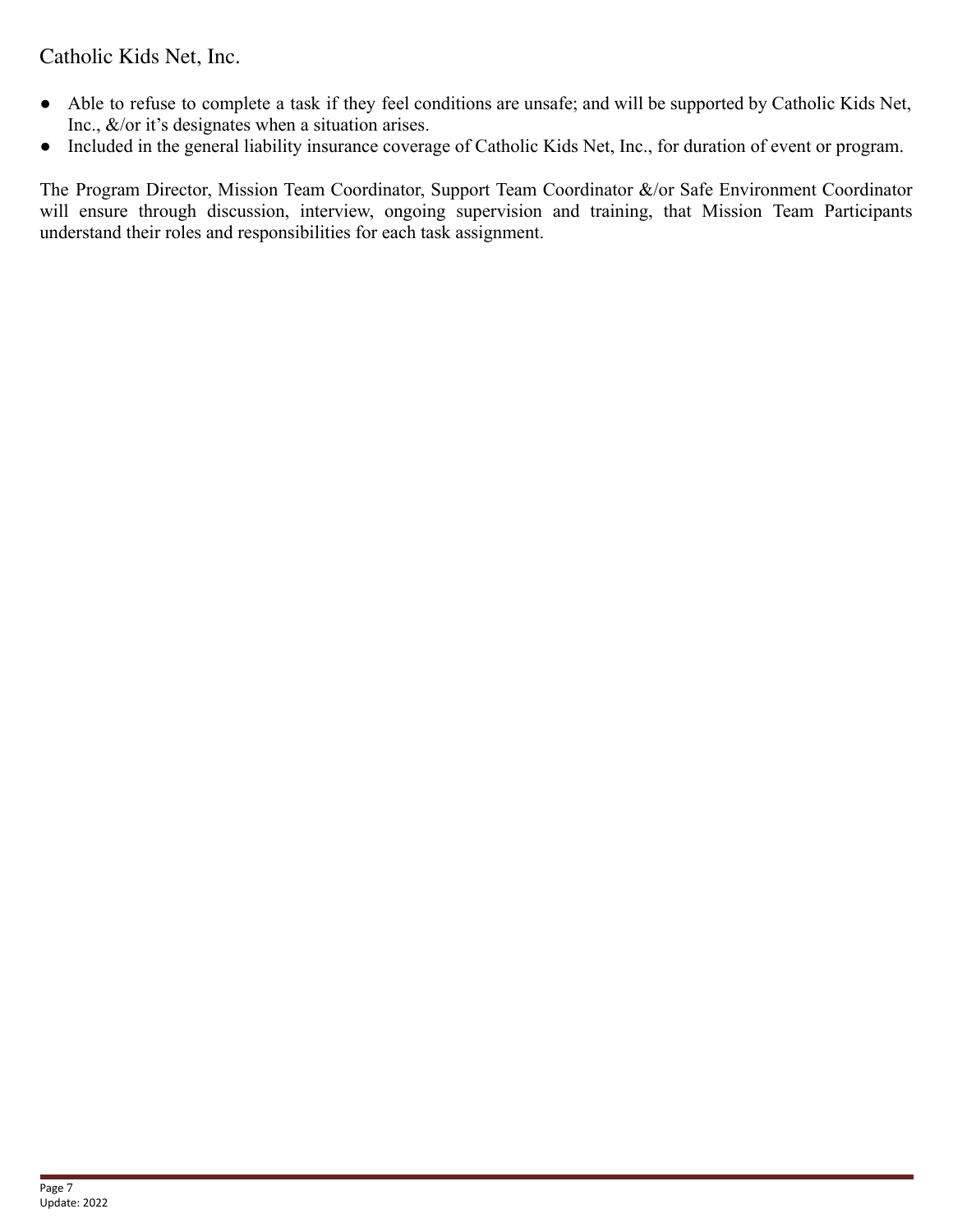#### **APPENDIX 1: MISSION TEAM APPLICATION**

# *Adult Participant Application*

| Name:          |      |                                                                                                                              |        |        |  |
|----------------|------|------------------------------------------------------------------------------------------------------------------------------|--------|--------|--|
| (Please print) | Last | First                                                                                                                        | Middle | Maiden |  |
| Address:       |      |                                                                                                                              |        |        |  |
|                |      |                                                                                                                              |        |        |  |
|                |      |                                                                                                                              |        |        |  |
|                |      | Have you previously participated in a program with Catholic Kids Net, Inc? <b>Yes No. 1994</b> No.                           |        |        |  |
|                |      | If Yes, please complete the following. Dates: $\frac{1}{\sqrt{1-\frac{1}{2}}}$ to $\frac{1}{\sqrt{1-\frac{1}{2}}}$ Position: |        |        |  |
|                |      |                                                                                                                              |        |        |  |
|                |      | For what program & position are you applying? (Mission Team, Meresera, Guardian, Other)                                      |        |        |  |
|                |      | What interests you about the position for which you are applying?                                                            |        |        |  |

What has prepared you for the positions for which you are applying? \_\_\_\_\_\_\_\_\_\_\_\_\_\_\_\_\_\_\_\_\_\_\_\_\_\_\_\_\_\_\_\_\_\_

#### **Education History (Complete for highest level of education to date):**

| <b>Dates</b><br>(start with most recent) | School name & address<br>(City, Prov, PC) | <b>Type of School</b> | Name of<br><b>Program or</b><br><b>Degree</b> | <b>Program Complete?</b> |
|------------------------------------------|-------------------------------------------|-----------------------|-----------------------------------------------|--------------------------|
| <b>Started</b>                           |                                           |                       |                                               |                          |
| Ended                                    |                                           |                       |                                               |                          |

\_\_\_\_\_\_\_\_\_\_\_\_\_\_\_\_\_\_\_\_\_\_\_\_\_\_\_\_\_\_\_\_\_\_\_\_\_\_\_\_\_\_\_\_\_\_\_\_\_\_\_\_\_\_\_\_\_\_\_\_\_\_\_\_\_\_\_\_\_\_\_\_\_\_\_\_\_\_\_\_\_\_\_\_\_\_\_\_\_

#### **Employment History:**

| Dates of<br>employment<br>(start with most recent) | Company name & address<br>(City, Prov, PC) | Immediate<br><b>Supervisor name</b><br>& phone number | <b>Position held</b> | Reason for leaving<br>position |
|----------------------------------------------------|--------------------------------------------|-------------------------------------------------------|----------------------|--------------------------------|
| Started<br>Ended                                   |                                            |                                                       |                      |                                |
| Started<br>Ended                                   |                                            |                                                       |                      |                                |

**Volunteer/Ministry/Service History:** List all paid and volunteer positions involving work with or around minors you have held, either with Church or non-Church organizations (e.g., Boy Scout leader, religious education instructor, youth minister, coach, etc.).

| Dates of<br>volunteer/ministry<br>(start with most recent) | Organization name & address<br>(City, Prov, PC) | Immediate<br>Supervisor name $\&$<br>phone number | <b>Position held</b> |
|------------------------------------------------------------|-------------------------------------------------|---------------------------------------------------|----------------------|
| Started / /                                                |                                                 |                                                   |                      |
| Ended                                                      |                                                 |                                                   |                      |
| Started                                                    |                                                 |                                                   |                      |
| Ended                                                      |                                                 |                                                   |                      |

**References:** Please provide names and contact for professional and personal references and their relationship to you. These individuals may be contacted by Catholic Kids Net Inc. or the program for which you are applying to volunteer.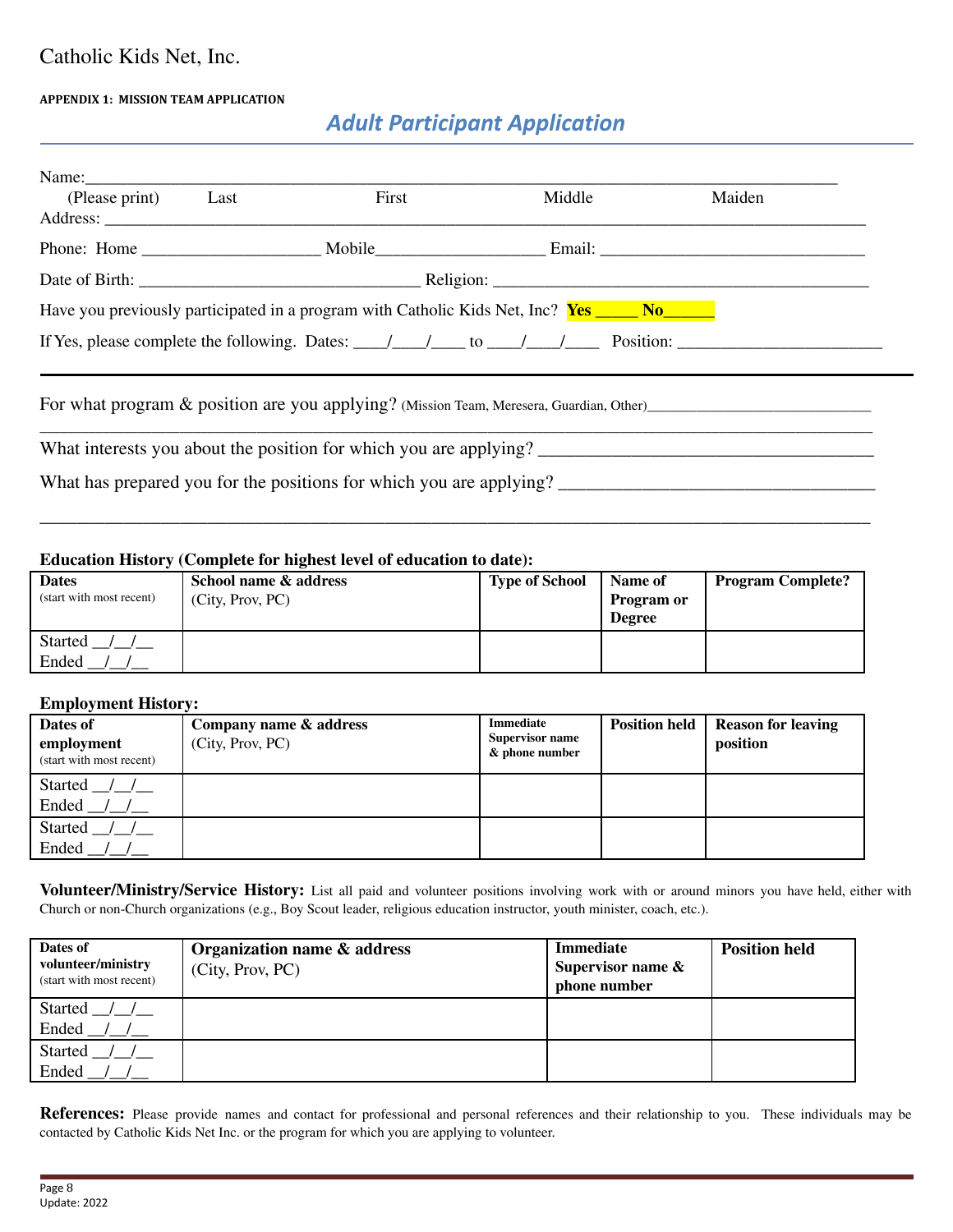| <b>Reference Name</b> | <b>Address</b><br>(City, Prov, PC) | <b>Daytime Phone</b> | How long have you<br>known this person? | Has this person<br>agreed to provide a<br>reference? |
|-----------------------|------------------------------------|----------------------|-----------------------------------------|------------------------------------------------------|
| Work Supervisor       |                                    |                      |                                         |                                                      |
| Ministry              |                                    |                      |                                         |                                                      |
| Personal              |                                    |                      |                                         |                                                      |

### Have you ever been accused of physically, sexually or emotionally abusing a child or an adult? **Yes** No *If yes, please explain on a separate sheet.*

### **Carefully review each of the following statements:**

- $\vee$  I declare that all statements contained in this application are true and that any misrepresentation or omission is cause for rejection of my application, or dismissal from this program.
- ✔ I acknowledge receipt of the *CKNET SAFE ENVIRONMENT POLICY & PROCEDURE MANUAL and* I agree to observe all of the guidelines and policies of this program.
- $\vee$  I understand that it is my responsibility to read and comply fully with Catholic Kids Net Inc. Safe Environment Requirements before the commencement of volunteer/ministry work in any program.
- $\vee$  I authorize this program to conduct a personal and professional background check for the purposes of my application.
- $\triangleright$  CKNet, Inc. may contact any references, past and current employers, church, youth organizations, agencies where volunteer service has been completed, and any individual or organization that might be relevant to my desired position.
- $\vee$  I hereby release all of the persons listed above from any and all liability for damages that might occur during the Catholic Kids Net Inc. contact with the individuals for purposes of employment or volunteer services screening.
- $\vee$  I waive all rights to inspect information provided about me by the persons previously mentioned. I have also read and understood the information stated above in this release and am signing below of my own free will.
- ✔ I understand that I must provide an original Criminal Record Check for Vulnerable Sector, in addition to an Intervention Record Check (or equivalent) specifically for Catholic Kids Net Inc. Failure to comply will result in my being barred from any contact with minors in all Catholic Kids Net Inc. programs.
- ✔ I understand that Catholic Kids Net Inc. has ZERO TOLERANCE FOR ABUSE and takes all allegations of abuse seriously. I further understand that Catholic Kids Net Inc. cooperates fully with the authorities to investigate all cases of alleged abuse. Abuse of minors is grounds for immediate dismissal and possible criminal charges.
- $\vee$  I declare that I have not perpetrated physical abuse, sexual abuse, emotional abuse, or neglect against a minor or a vulnerable adult, and that I have never been accused of these acts.
- $\checkmark$  I understand that I can withdraw from the application process at any time.
- $\vee$  I understand and agree that false statements and/or omissions regarding past conduct and/or present situation may be grounds for denial of the application to provide employment and/or volunteer services, and that refusal to inform this program of the contents of a sealed criminal record will result in the automatic denial of the application.
- $\blacktriangleright$  I agree to adhere to Alberta Public Health Regulations in effect during the camp/program, as required for group **gatherings and overnight camps (i.e. Covid-19 restrictions, if any).**

### **My signature indicates that I have read, understand and agree to all the above.**

[Participant Signature] (Date)

\_\_\_\_\_\_\_\_\_\_\_\_\_\_\_\_\_\_\_\_\_\_\_\_\_\_\_\_\_\_\_\_\_\_\_\_\_\_\_\_\_\_\_\_\_ \_\_\_\_\_\_\_\_\_\_\_\_\_\_\_\_\_\_\_\_\_\_\_\_\_\_\_\_\_\_\_\_\_\_\_\_\_\_\_,2021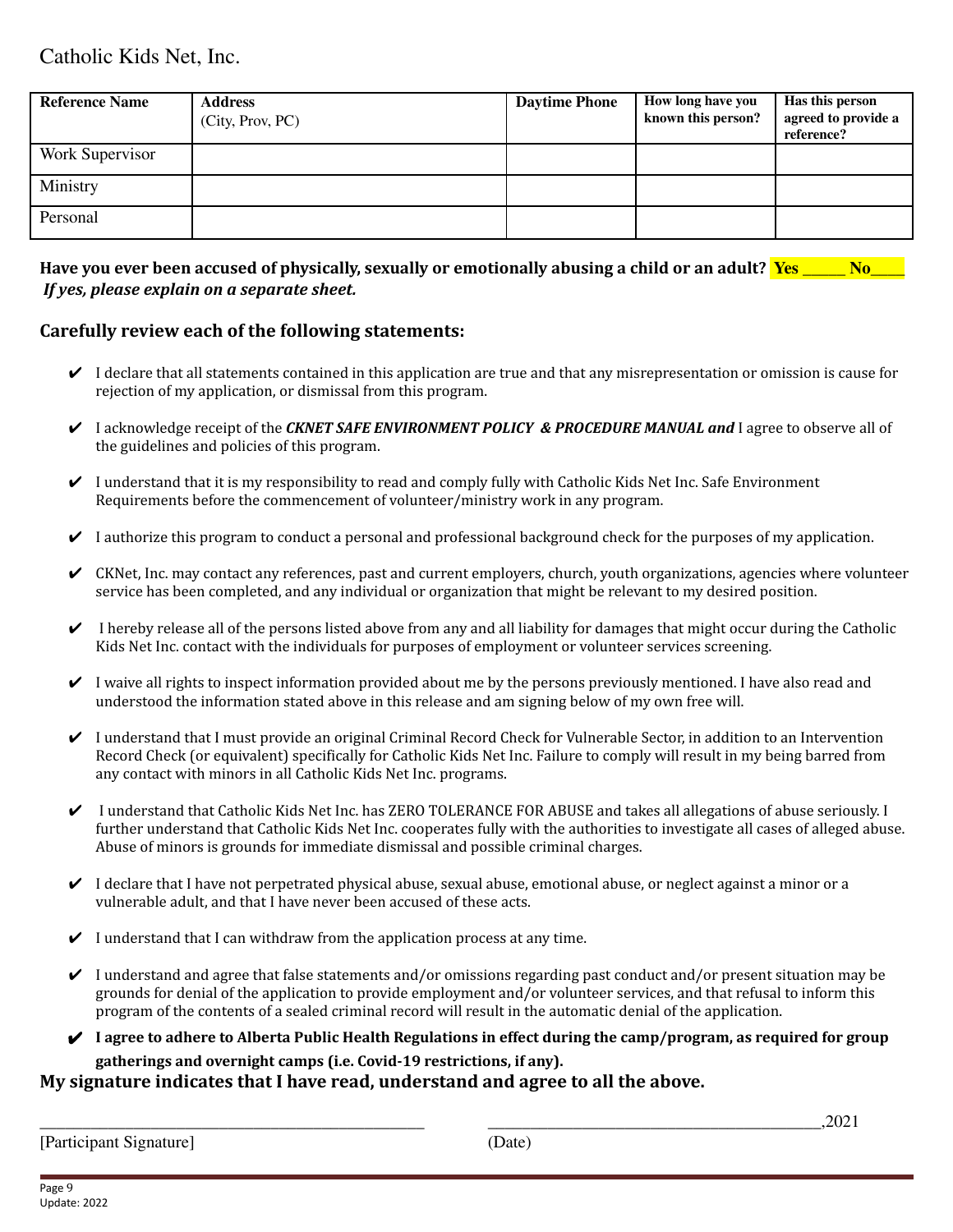| <b>APPENDIX 2: SAMPLE INTERVIEW QUESTIONNAIRE</b> |                        |
|---------------------------------------------------|------------------------|
| <b>Sample Interview Questionnaire</b>             |                        |
|                                                   |                        |
| Position:                                         |                        |
| Names of Interviewer(s):                          |                        |
| Date of Interview:                                | Location of Interview: |

## **Introductions**

[Introduce the interviewers, the candidate, and the Catholic Kids Net, Inc. Program.]

- $\Box$  Q. How did you hear about our program?
- $\Box$  Q. Why does serving in the ministry and with our program appeal to you?
- $\Box$  Q. Are you aware of the Safe Environment Policy of Catholic Kids Net, Inc?

## **Values**

[Describe the Vision or Mission of CKNet, Program and description of the ministry.]

 $\Box$  Q. After reflecting on the vision/mission and description of the ministry, please tell us at least 3 ways in which you see you contributing to, bringing to life, making this vision a reality in our program.

## **Responsibilities**

[Describe the responsibilities (not the procedures) of the ministry (as outlined in the position description) and the probable time commitment and duration of the position.]

 $\Box$  Q. How do you feel about these responsibilities and time commitments?

## **Qualifications, Skills, Experience**

[In order to fulfill this ministry, we re looking for someone with [list the qualifications, skills and experience being sought]

 $\Box$  Q. Please describe how your values, skills and abilities would enable you to perform in this position?

## **Formation, Training and Orientation**

[Describe the formation, training and orientation, etc. that CKNet  $\&$ /or the program is able to provide to the volunteer.]

- $\Box$  Q. What training or education would you feel you need to take on this responsibility?
- $\Box$  O. Has there been anything discussed so far that you would be unable to do in this role?

## **Support and Accountability**

Describe the accountability factors of the position [screening procedures, supervision, reporting, feedback survey, etc.]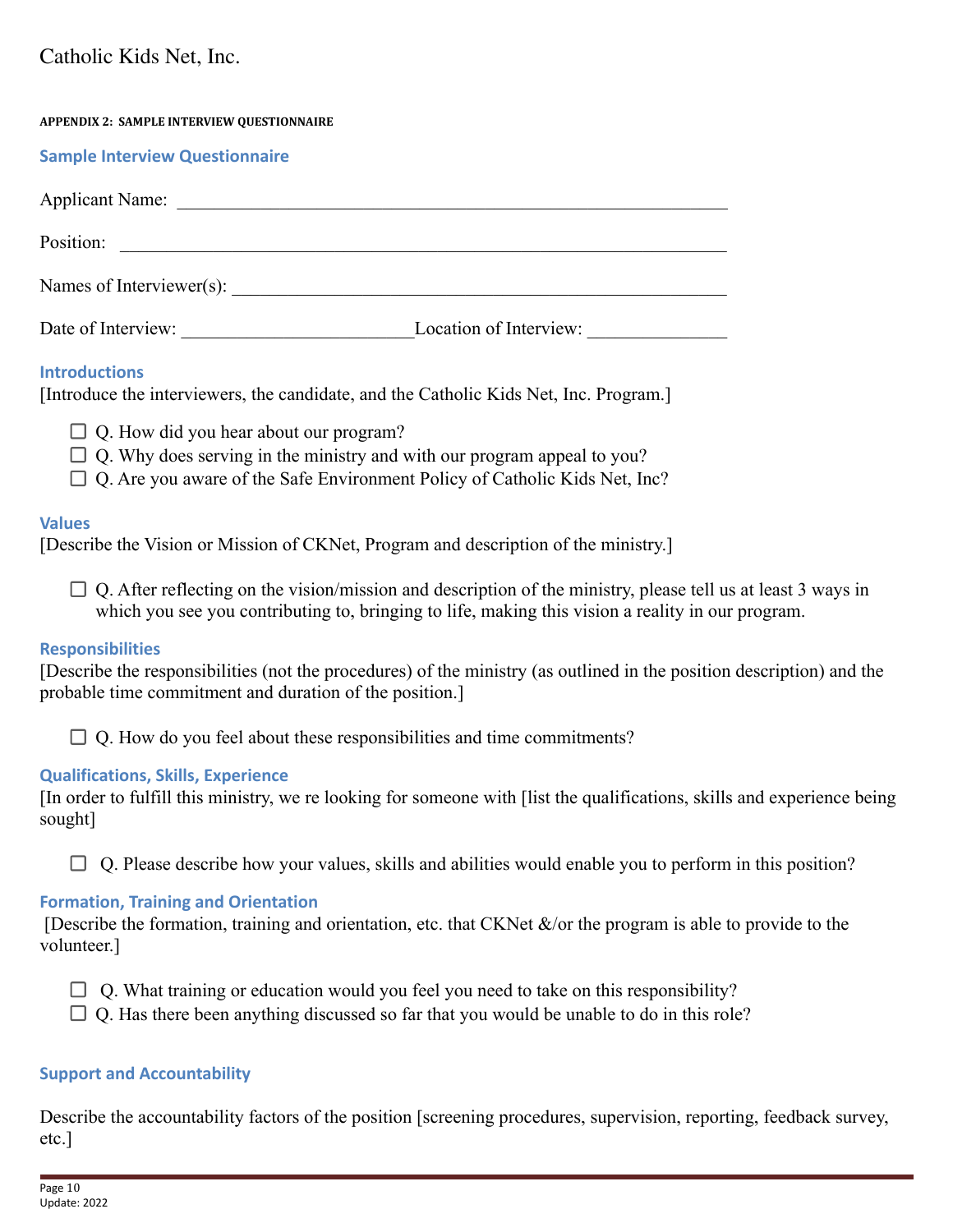- Q. What would you need from (the Program Director, Direct Supervisor, Safe Environment coordinator, etc.) in order to carry out your responsibilities?
- $\Box$  O How do you feel about these accountability factors?
- $\Box$  Q. What other ministry or volunteer experiences have you encountered where these were in place or should have been in place?

## **Recognition and Acknowledgement**

 $\Box$  Q. How do you feel volunteers should be acknowledged and recognized?

## **Closing the Interview**

- $\Box$  Q. Do you have any questions about the position or any concerns about being able to carry out the duties and responsibilities required?
- $\Box$  O. If successful, when could you commence this position?
- $\Box$  Advise the candidate when you will be making a final decision. (Do not approve candidate until interviewers have had time to confer without the candidate present and **appropriate screening procedures have been satisfactorily carried out)**

# **INSTRUCTIONS FOR DEVELOPING INTERVIEW OUESTIONNAIRE**

Develop Interview Questionnaires based on position descriptions and screening requirements.

Fill in the statements in [] brackets for each category of questions.

Do not develop questions that breach Human Rights or that could be construed to be discriminating against protected groups.

Make enough photocopies so that each interviewer has a copy for each candidate being interviewed. Assign questions so that each interviewer is involved.

Instruct interviewers to record their notes on the Interview Questionnaire. The Interview Questionnaires will be collected and kept securely on file.

Instruct interviewers not to ask questions that are not on the list.

Depending on how a candidate responds to a question, additional questions related to that response may be asked by either the interviewer assigned the question or another of the interviewers even though the question is not listed.

If a candidate is struggling with understanding a question, reframing the question may help.

Ask candidates to draw from their own experiences in responding to the questions. Remember: Hypothetical questions will get hypothetical answers.

Record applicant responses throughout interview along with your notes, concerns, affirmations, etc. Save as PDF for records management.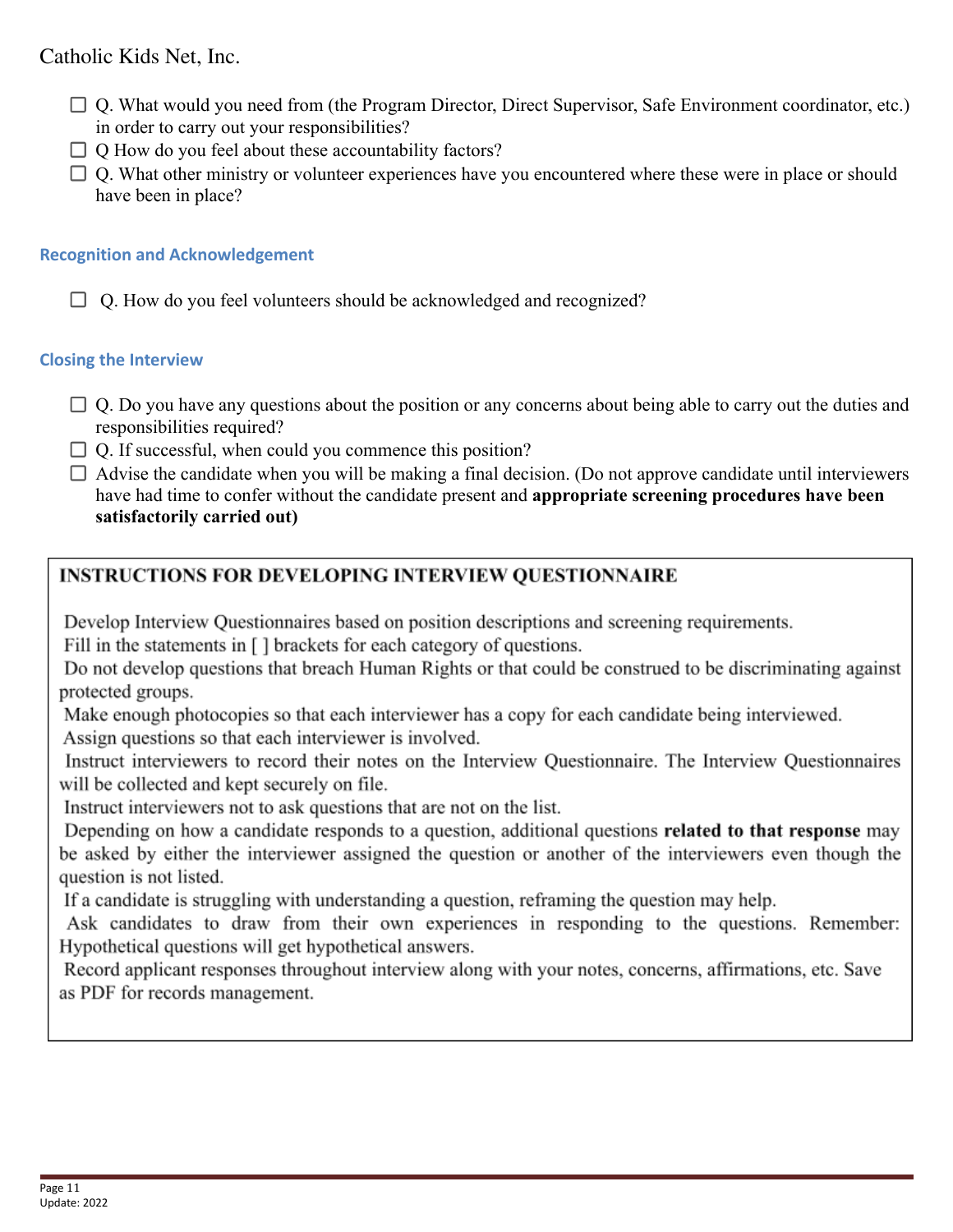#### **APPENDIX 3: PARTICIPANT SERVICE AGREEMENT (Under 18)**

### PARTICIPANT SERVICE AGREEMENT – MINOR (Under 18)

#### **FOR PERIOD: JANUARY 1 – DECEMBER 31, 2022 PROGRAM NAMES: ARCĀTHEOS & CAPTIVENIA**

#### Catholic Kids Net, Inc., requires that the parent or legal guardian of the child read the Safe Environment Policies and Procedures and this Service Agreement with their child. Additionally, your signature is legally required on this Service Agreement as the parent/legal **guardian. Thank you.**

I, \_\_\_\_\_\_\_\_\_\_\_\_\_\_\_\_\_\_\_\_\_\_\_\_\_\_\_\_\_\_\_\_\_\_\_\_\_\_\_ ("PARTICIPANT"), am willing to volunteer my time, do hereby enter into this Service Agreement (the "Agreement") with Catholic Kids Net Inc., in exchange for other good and valuable consideration received from Catholic Kids Net Inc., the receipt and sufficiency of which are hereby acknowledged.

1. **QUALIFICATIONS:** I hereby acknowledge, declare and agree that I am physically and mentally able, with or without reasonable accommodation, to provide services for, or on behalf of, Catholic Kids Net Inc. I further acknowledge, declare and agree that I have never violated (convicted of violating) the laws of any jurisdiction relating to violent crimes, crimes of moral turpitude or similar offenses.

#### 2. **PARTICIPANT SERVICES:**

- i. I hereby acknowledge and agree that all services that I provide to and render for the benefit of Catholic Kids Net Inc. are on a purely voluntary basis and that the relationship between me and Catholic Kids Net Inc. shall in no way be construed as an employment agreement, an independent contracting agreement or any other relationship which would require Catholic Kids Net Inc. to compensate me (in any manner whatsoever) for the services that I provide or render. I further acknowledge that Catholic Kids Net Inc. may terminate my services at any time and at its sole discretion for any reason or no reason at all.
- ii. I further agree to abide by all of the norms, methods, projects and programs of Catholic Kids Net Inc. and follow all directives issued as to their application and dissemination including, but not limited to, those items and responsibilities assigned to me as relates to the position named above.
- iii. I understand that I must complete **Armatus Online Camp Care** courses as specified by Catholic Kids Net Inc. and will abide by all material presented therein prior to commencement of the program for which I have applied.
- **3. COVENANT OF CARE:** I understand that my actions in ministering and serving in Catholic Kids Net Inc., are to be consistent with the teachings of the Catholic Church and exercised in a pastoral manner toward all people. Therefore, I agree to abide by the following:
	- $\vee$  I will follow appropriate actions as defined by my orientation and training in all my relations with children/youth/vulnerable persons.
	- $\checkmark$  I will use only physical contact that is deemed appropriate in reference to the Catholic Kids Net Inc. Policies & Procedures Manual, which I have read and understand.
	- $\checkmark$  I will use appropriate language at all times with all persons.
	- $\checkmark$  I will dress appropriately with respect for modesty and in compliance with camp dress codes.
	- ✔ I will serve others always in keeping with the teachings of the Catholic Church, treating everyone with respect, loyalty, patience, integrity, courtesy, dignity and consideration.
	- $\checkmark$  I will use positive reinforcement rather than criticism, competition, or comparisons when working with others.
	- ✔ I will abide by the **Rule of Three** and will avoid situations where I am alone with children (under 18 years old).
	- ✔ I promise that I will not harass others as specified in the Catholic Kids Net Inc. Policies & Procedures Manual.
	- ✔ I will report suspect abuse to the Program Director, Assistant Director, Administrator or appropriate supervisor.
	- ✔ I will consult with the Program Director, Assistant Director, Administrator or Safe Environment Coordinator should I require further clarification concerning my area of ministry or service.
	- $\vee$  I understand that any type of inappropriate behavior of abuse will not be tolerated. I understand that any allegation of abuse made against me will result in my immediate removal from ministry or program and, subject to the results of an investigation in accordance with Catholic Kids Net Inc. protocols, that it may end the volunteer relationship.

### $\blacktriangleright$  I agree to adhere to Alberta Public Health Regulations in effect during the camp/program, as required for **group gatherings and overnight camps (i.e. Covid-19 restrictions, if any).**

4. **CATHOLIC KIDS NET, INC. SAFE ENVIRONMENT POLICIES AND PROCEDURES ACKNOWLEDGMENT:** I agree to read the *Catholic Kids Net, Inc. Safe Environment Policies and Procedures* (hereafter the "Manual"). I confirm to agree to be bound by policies as detailed in the Manual, as well as by the rules, regulations, and policies that may be established in the future.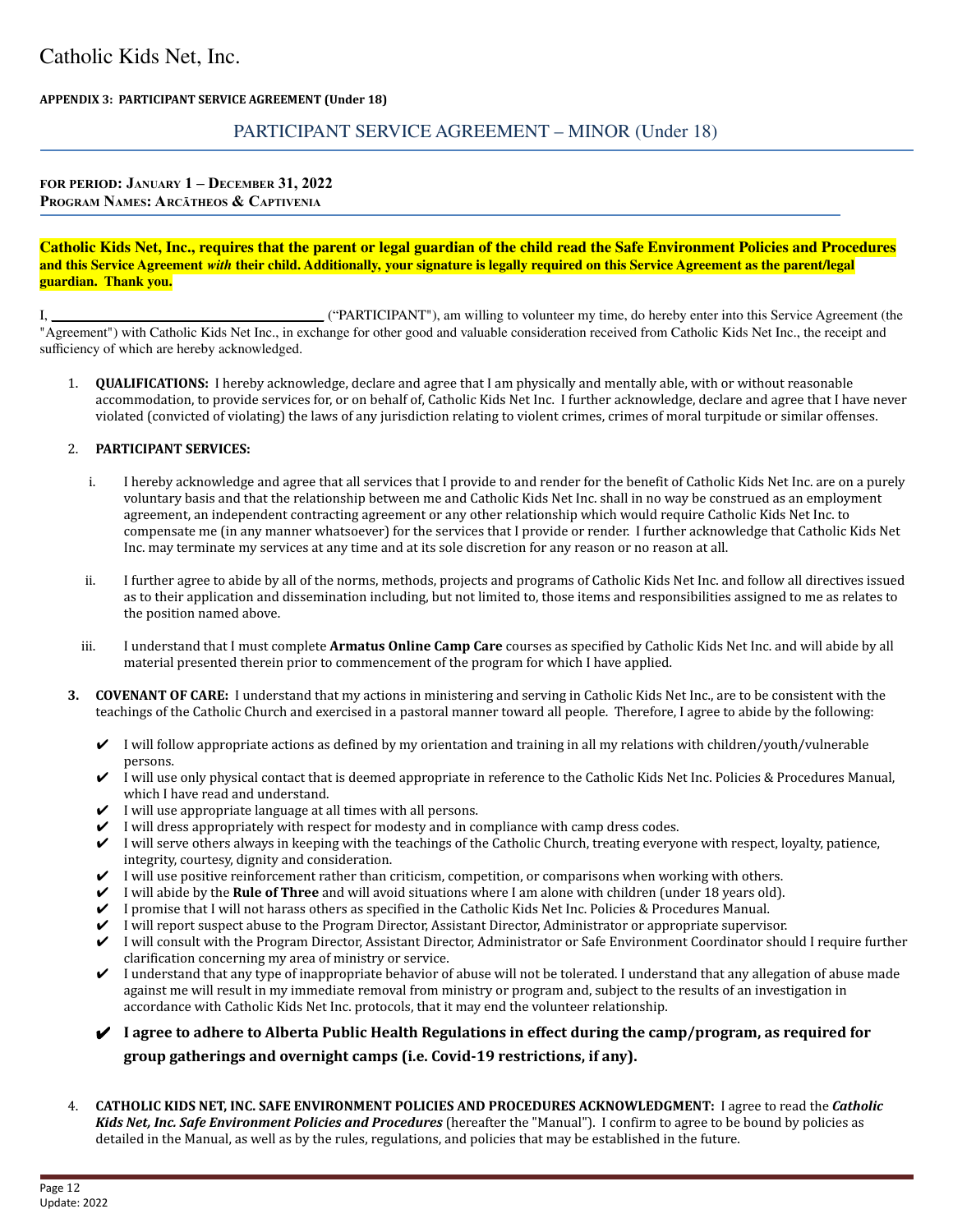I understand that any questions concerning the Manual should be directed to the Safe Environment Coordinator(s) or Catholic Kids Net, Inc. Administrator, and thereafter as she/he directs. I understand that Catholic Kids Net Inc. reserves the right to modify or change its policies, procedures, and working conditions without notice to myself or other participants.

I understand and agree that nothing contained in the Manual or any other of Catholic Kids Net Inc. rules, regulations, policies, or practices should be interpreted or construed as conferring any type of employment relationship whatsoever. I further understand and agree that my services are terminable at any time for any reason or no reason at all so that both Catholic Kids Net Inc. and I each have the right to discontinue the relationship at any time and for any reason.

I further understand that it is my responsibility to familiarize myself with all information in this Manual. I acknowledge that this Manual supersedes all prior Manuals, which I might have received, and that, any oral or written statements or promises to the contrary are disavowed by Catholic Kids Net Inc.

- 5. **BENEFITS:** I hereby acknowledge and agree that Catholic Kids Net Inc. may, in its sole discretion, provide me with benefits as Catholic Kids Net Inc. may from time to time deem appropriate for participants generally; provided, however, that the providing of such benefits shall in no way be construed as creating, or giving rise to, an employment agreement, an independent contractor agreement or any other relationship which would require Catholic Kids Net Inc. to compensate me (in any manner whatsoever) for the services that I provide or render. I acknowledge that any such benefits are strictly gratuitous.
- 6. **INSURANCE:** I hereby acknowledge, declare and agree that Catholic Kids Net Inc. is not obligated to and does not carry any insurance which would provide me with benefits (other than insurance benefits required by law if any). I further agree that, to the extent that a condition, illness or injury is not covered by insurance that may be provided by Catholic Kids Net Inc. (if any), Catholic Kids Net Inc. shall not be responsible (financially or otherwise), and I hereby waive any rights to any insurance benefits and agree to indemnify and hold harmless Catholic Kids Net Inc. covering attorneys' fees (on a solicitor and own client basis) in enforcing this waiver for any such insurance claim, condition, illness or injury claimed by me or on my behalf without limitation in time or amount.
- 7. **BINDING ARBITRATION:** Catholic Kids Net Inc. and I hereby agree that, upon the demand of any party, whether made before or after the institution of any legal proceeding or controversy of any kind (e.g., whether in contract or in tort, statutory or common law, legal or equitable) now existing or hereafter arising between the parties which in any way arises out of, relates to or is in connection with the past, present or future relationship of the parties (a "Dispute"), such Dispute shall be resolved by mandatory binding arbitration in accordance with the provisions of the Arbitration Act (Alberta), with all hearings to take place in the Province of Alberta, unless otherwise agreed by the parties. Any judgment, decision or award rendered by such arbitrator shall be final and binding and shall not be the subject of any further court proceeding except in connection with the enforcement of any such award by a court of competent jurisdiction.
- 8. **CONFIDENTIALITY:** I hereby agree that all Confidential Information, as defined below, obtained by me or coming to my attention while I provide services to, or on behalf of, Catholic Kids Net Inc. shall be deemed to be proprietary and strictly confidential. Confidential Information means all Catholic Kids Net Inc. programs, materials, processes, organizational, operational and financial information, member and participant information, and operational methods of Catholic Kids Net Inc. excluding information that was in the public domain through no action by me in breach of this agreement, was developed by me independent of my obligations hereunder, or was acquired by me from a third party unless such information was delivered to me in breach of confidentiality agreements between the said third party and Catholic Kids Net Inc.

I further agree to take any and all precautions to restrict the dissemination of the Confidential Information and agree that I shall not use such information for my benefit, or for the benefit of any other person or entity, or otherwise disclose, furnish or make such information accessible to any other person or entity. Upon the termination of this Agreement, I shall promptly return all Confidential Information to Catholic Kids Net Inc. and shall not retain any copies of such materials. This obligation of strict confidentiality shall continue in full force and effect notwithstanding the termination of this Agreement.

- 9. **INTELLECTUAL PROPERTY OWNERSHIP:** I hereby acknowledge and agree that all works or authorship, ideas, designs, systems, drafts, drawings, plans, materials or other items of intellectual property (the "Works") which are developed by me during or after the term of this Agreement and which relate in any manner to the business or activities of Catholic Kids Net Inc. shall be the sole and exclusive property of Catholic Kids Net Inc. All such Works shall be considered "works made for hire" as such term is defined under United States and Canada copyright laws and I agree that Catholic Kids Net Inc. may register the copyright in such Works in its name, as a sole author and owner thereof. If, however, I as the Participant am deemed an "author" of any Works, I hereby grant to Catholic Kids Net Inc. all rights (including exclusive worldwide copyrights in perpetuity) in the Works. I also agree to execute and deliver to Catholic Kids Net Inc. any assignments of the Works (including any renewals and extensions thereof) as Catholic Kids Net Inc. may deem necessary to accomplish the intent of this Agreement. I further agree not to assert any claim of statutory or common law copyright to the Works, and to fully cooperate with Catholic Kids Net Inc. in registering, creating or enforcing any copyrights or proprietary rights arising hereunder.
- 10. **CONFLICT OF INTEREST:** I shall not accept or receive any kind of gift in manner of cash, donation, asset, monetary favor, or other compensation in kind from parents, students, relatives, benefactors, staff, or anyone related to the operations of Catholic Kids Net Inc. that may be construed to create a conflict of interest.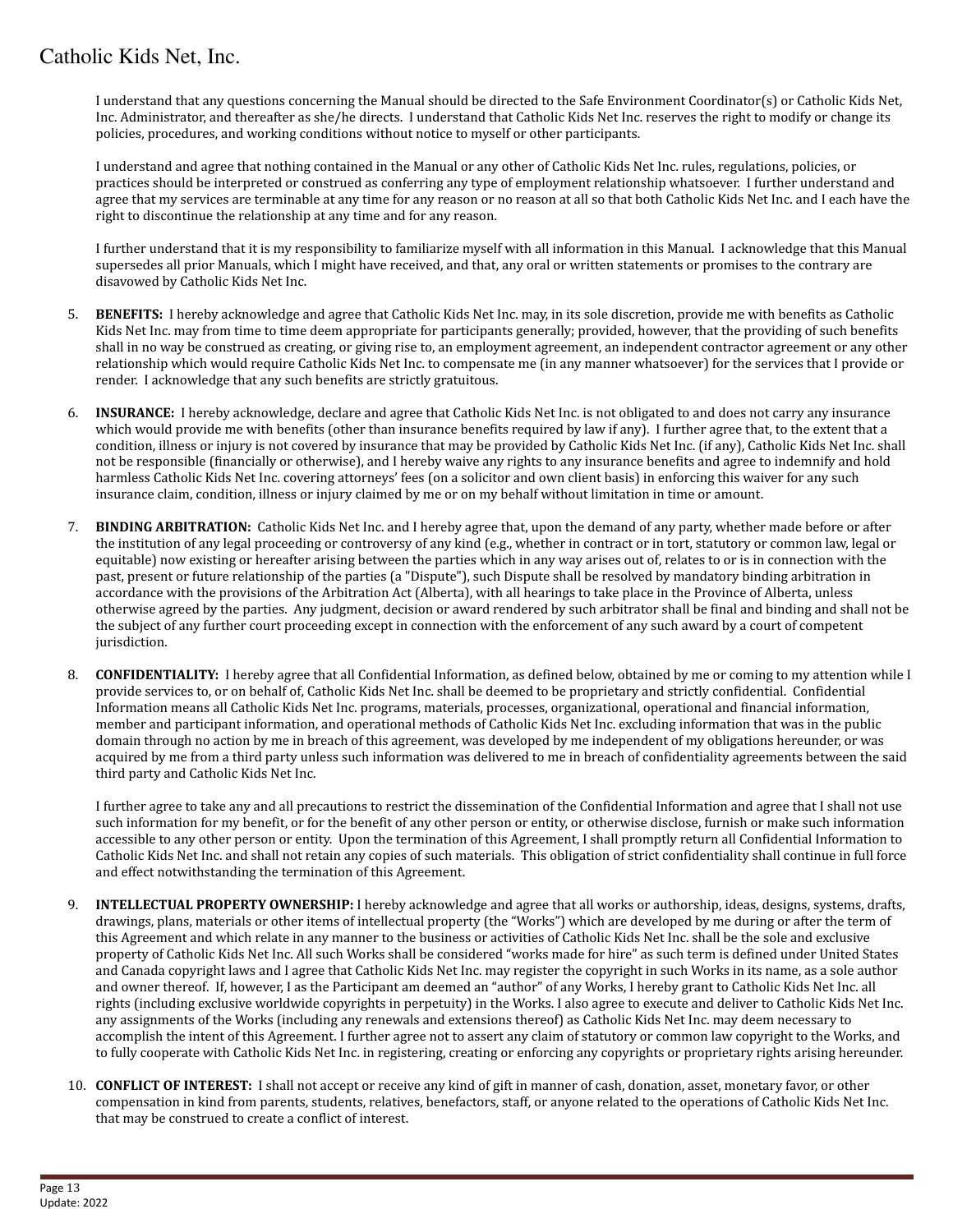- 11. **NONDISPARAGEMENT:** I agree not to disparage, or encourage or induce others to disparage Catholic Kids Net Inc., its officers, directors, employees, and agents. This non-disparagement provision survives termination of this agreement.
- 12. **GOVERNING LAW:** This Agreement shall be governed by, and construed in accordance with, the laws of the province of Alberta. Each party hereby submits to the non-exclusive jurisdiction of the Province of Alberta in connection with this Agreement.
- 13. **SEVERABILITY:** The clauses, sentences and parts of this Agreement are severable to the extent that they may be found to be unlawful or ineffective by a court of competent jurisdiction, but the illegality or ineffectiveness of any such clause, sentence or part shall not affect any other clause, sentence or part of this Agreement. Rather, the remaining provisions hereof shall remain in full force and effect.
- 14. **COMPLETE AGREEMENT:** This Agreement, including any and all other documents described herein, is intended by the parties as a final expression and complete statement of the terms and conditions of their agreement and may not be contradicted by evidence of prior, contemporaneous or subsequent oral agreements of the parties.

This Agreement is signed, accepted and agreed to by all parties by and through the parties or their agents or authorized representatives. All parties hereby acknowledge they have read and understood this Agreement. All parties further acknowledge that they have executed this Agreement voluntarily and of their own free will in the city and province set forth below.

\_\_\_\_\_\_\_\_\_\_\_\_\_\_\_\_\_\_\_\_\_\_\_\_\_\_\_\_\_\_\_\_\_\_\_\_\_\_\_ \_\_\_\_\_\_\_\_\_\_\_\_\_\_\_\_\_\_\_\_\_\_\_\_\_\_\_\_\_\_\_\_\_\_\_\_\_\_\_

\_\_\_\_\_\_\_\_\_\_\_\_\_\_\_\_\_\_\_\_\_\_\_\_\_\_\_\_\_\_\_\_\_\_\_\_\_\_\_ \_\_\_\_\_\_\_\_\_\_\_\_\_\_\_\_\_\_\_\_\_\_\_\_\_\_\_\_\_\_\_\_\_\_\_\_\_\_\_

| Dated at              | this day | - of |         |        |
|-----------------------|----------|------|---------|--------|
| (city/town, province) | (date)   |      | (month) | (year) |

# **PARTICIPANT (MINOR) SIGNATURE PARENT SIGNATURE**

*[Signature] [Signature]*

*[Print Name] [Print Name]*

Reviewed & Accepted By:

[Signature]

[Print Name]

[Date]

[Position]

#### **CATHOLIC KIDS NET, INC.**

43 Maligne Drive, Devon, AB T9G 1P7 PH: 780.987.2332 E: admin@catholickidsnetinc.com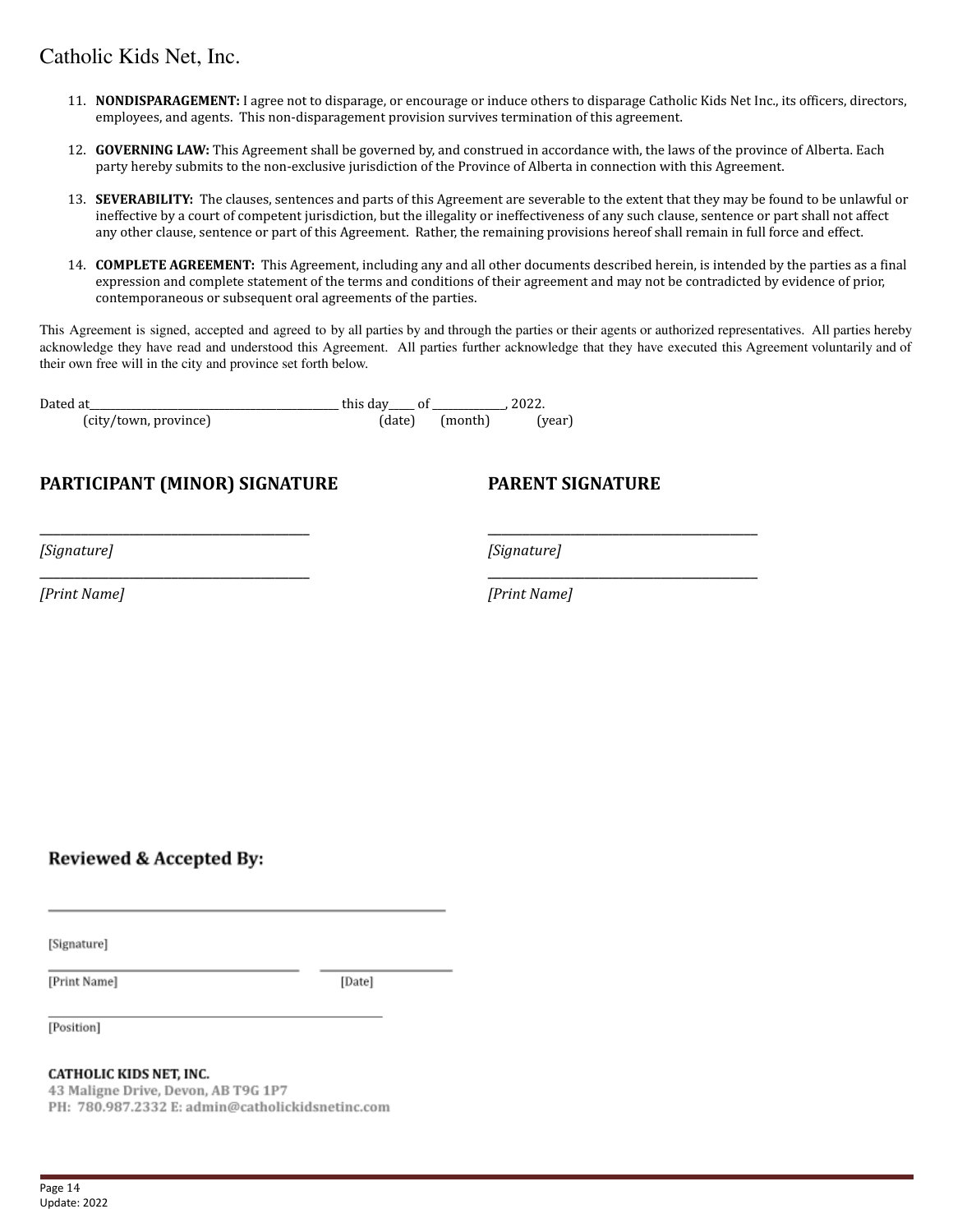#### **APPENDIX 4: PARTICIPANT SERVICE AGREEMENT (Adult)**

### PARTICIPANT SERVICE AGREEMENT - ADULT

#### **FOR PERIOD: JANUARY 1 – DECEMBER 31, 2022 PROGRAM NAMES: ARCĀTHEOS & CAPTIVENIA**

I, (the "Participant"), am willing to volunteer my time, and do hereby enter into this Service Agreement (the "Agreement") with Catholic Kids Net Inc., Inc. in exchange for other good and valuable consideration received from Catholic Kids Net Inc., the receipt and sufficiency of which are hereby acknowledged.

1. **QUALIFICATIONS:** I hereby acknowledge, declare and agree that I am physically and mentally able, with or without reasonable accommodation, to provide services for, or on behalf of, Catholic Kids Net Inc. I further acknowledge, declare and agree that I am at least eighteen years of age, and that I have never violated (convicted of violating) the laws of any jurisdiction relating to violent crimes, crimes of moral turpitude or similar offenses.

#### 2. **PARTICIPANT SERVICES:**

- iv. I hereby acknowledge and agree that all services that I provide to and render for the benefit of, Catholic Kids Net Inc. are rendered on a purely voluntary basis and that the relationship between me and Catholic Kids Net Inc. shall in no way be construed as an employment agreement, an independent contracting agreement or any other relationship which would require Catholic Kids Net Inc. to compensate me (in any manner whatsoever) for the services that I provide or render. I further acknowledge that Catholic Kids Net Inc. may terminate my services at any time and at its sole discretion for any reason or no reason at all.
- v. I further agree to abide by all of the norms, methods, projects and programs of Catholic Kids Net Inc. and follow all directives issued as to their application and dissemination including, but not limited to, those items and responsibilities assigned to me as relates to the position named above.
- vi. I understand that in working with youth or if I have access to financial accounts or accounting software, &/or if I will be overnighting on the property, I am required to provide an original Criminal Record Check for Vulnerable Sector (CRC-VS) and an Intervention Records Check (IRC) or equivalent, specifically for Catholic Kids Net Inc.
- vii. I understand that I must complete **Armatus Online Camp Care** courses as specified by Catholic Kids Net Inc. and will abide by all material presented therein prior to commencement of the program for which I have applied.
- **3. COVENANT OF CARE:** I understand that my actions in ministering and serving in Catholic Kids Net Inc., are to be consistent with the teachings of the Catholic Church and exercised in a pastoral manner toward all people**. Therefore, I agree to abide by the following:**
	- $\checkmark$  I will follow appropriate actions as defined by my orientation and training in all my relations with children/youth/vulnerable persons.
	- ✔ I will use only physical contact that is deemed appropriate in reference to the Catholic Kids Net Inc. Policies & Procedures Manual, which I have read and understand.
	- $\checkmark$  I will use appropriate language at all times with all persons.
	- $\triangledown$  I will dress appropriately with respect for modesty and in compliance with camp dress codes.
	- $\checkmark$  I will serve others always in keeping with the teachings of the Catholic Church, treating everyone with respect, loyalty, patience, integrity, courtesy, dignity and consideration.
	- $\checkmark$  I will use positive reinforcement rather than criticism, competition, or comparisons when working with others.
	- ✔ I will abide by the **Rule of Three** and will avoid situations where I am alone with children (under 18 years old).
	- ✔ I promise that I will not harass others as specified in the Catholic Kids Net Inc. Policies & Procedures Manual.
	- ✔ I will report suspect abuse to the Camp Director, Camp Administrator or appropriate supervisor.
	- ✔ I will consult with the Camp Director, Administrator, or Safe Environment Coordinator should I require further clarification concerning my area of ministry or service.
	- $\vee$  I understand that any type of inappropriate behavior of abuse will not be tolerated. I understand that any allegation of abuse made against me will result in my immediate removal from ministry or program and, subject to the results of an investigation in accordance with Catholic Kids Net Inc. protocols, that it may end the volunteer relationship.
	- $\vee$  I agree to adhere to Alberta Public Health Regulations in effect during the camp/program, as required for group gatherings and overnight camps (i.e. Covid-19 restrictions, if any).
- 4. **CATHOLIC KIDS NET, INC. SAFE ENVIRONMENT POLICIES AND PROCEDURES ACKNOWLEDGMENT:** I hereby acknowledge receipt of the *Catholic Kids Net, Inc. Safe Environment Policies and Procedures* (hereafter the "Manual"). I confirm to be bound by policies as detailed in the Manual, as well as by the rules, regulations, and policies that may be established in the future.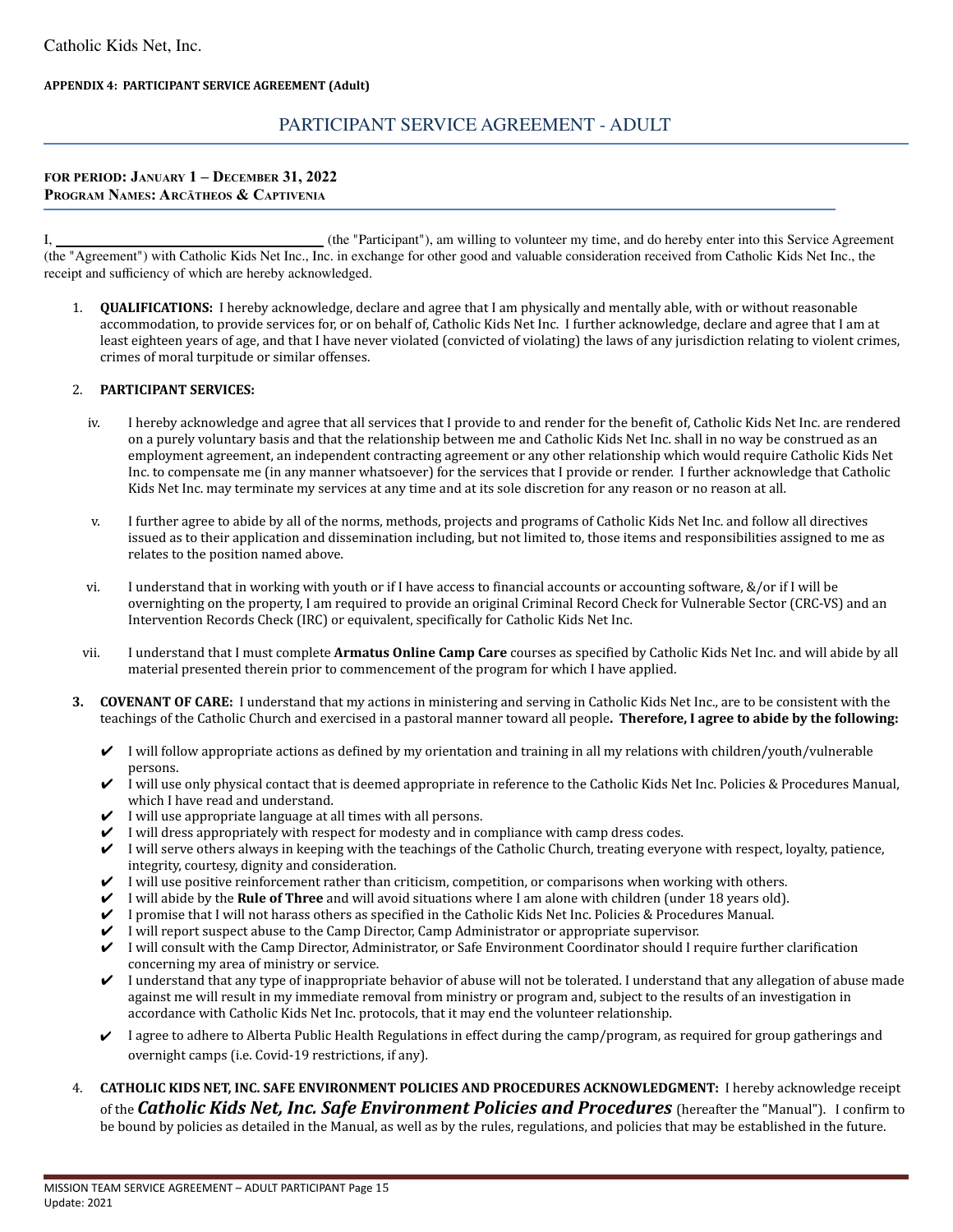I understand that any questions concerning this Manual should be directed to the Safe Environment Coordinator or Catholic Kids Net, Inc. Administrator, and thereafter as s/he directs. I understand that Catholic Kids Net Inc. reserves the right to modify or change its policies, procedures, and working conditions without notice to myself or other volunteers.

I understand and agree that nothing contained in the Manual or any other of Catholic Kids Net Inc. rules, regulations, policies, or practices should be interpreted or construed as conferring any type of employment relationship whatsoever. I further understand and agree that my services are terminable at any time for any reason or no reason at all so that both Catholic Kids Net Inc. and I each have the right to discontinue the relationship at any time and for any reason.

I further understand that it is my responsibility to familiarize myself with all information in this Manual. I acknowledge that this Manual supersedes all prior Manuals, which I might have received, and that, any oral or written statements or promises to the contrary are disavowed by Catholic Kids Net Inc.

- 5. **BENEFITS:** I hereby acknowledge and agree that Catholic Kids Net Inc. may, in its sole discretion, provide me with benefits as Catholic Kids Net Inc. may from time to time deem appropriate for volunteers generally; provided, however, that the providing of such benefits shall in no way be construed as creating, or giving rise to, an employment agreement, an independent contractor agreement or any other relationship which would require Catholic Kids Net Inc. to compensate me (in any manner whatsoever) for the services that I provide or render. I acknowledge that any such benefits are strictly gratuitous.
- 6. **INSURANCE:** I hereby acknowledge, declare and agree that Catholic Kids Net Inc. is not obligated to and does not carry any insurance which would provide me with benefits (other than insurance benefits required by law if any). I further agree that, to the extent that a condition, illness or injury is not covered by insurance that may be provided by Catholic Kids Net Inc. (if any), Catholic Kids Net Inc. shall not be responsible (financially or otherwise), and I hereby waive any rights to any insurance benefits and agree to indemnify and hold harmless Catholic Kids Net Inc. covering attorneys' fees (on a solicitor and own client basis) in enforcing this waiver for any such insurance claim, condition, illness or injury claimed by me or on my behalf without limitation in time or amount.
- 7. **BINDING ARBITRATION:** Catholic Kids Net Inc. and I hereby agree that, upon the demand of any party, whether made before or after the institution of any legal proceeding or controversy of any kind (e.g., whether in contract or in tort, statutory or common law, legal or equitable) now existing or hereafter arising between the parties which in any way arises out of, relates to or is in connection with the past, present or future relationship of the parties (a "Dispute"), such Dispute shall be resolved by mandatory binding arbitration in accordance with the provisions of the Arbitration Act (Alberta), with all hearings to take place in the Province of Alberta, unless otherwise agreed by the parties. Any judgment, decision or award rendered by such arbitrator shall be final and binding and shall not be the subject of any further court proceeding except in connection with the enforcement of any such award by a court of competent jurisdiction.
- 8. **CONFIDENTIALITY:** I hereby agree that all Confidential Information, as defined below, obtained by me or coming to my attention while I provide services to, or on behalf of, Catholic Kids Net Inc. shall be deemed to be proprietary and strictly confidential. Confidential Information means all Catholic Kids Net Inc. programs, materials, processes, organizational, operational and financial information, member and volunteer information, and operational methods of Catholic Kids Net Inc. excluding information that was in the public domain through no action by me in breach of this agreement, was developed by me independent of my obligations hereunder, or was acquired by me from a third party unless such information was delivered to me in breach of confidentiality agreements between the said third party and Catholic Kids Net Inc.

I further agree to take any and all precautions to restrict the dissemination of the Confidential Information and agree that I shall not use such information for my benefit, or for the benefit of any other person or entity, or otherwise disclose, furnish or make such information accessible to any other person or entity. Upon the termination of this Agreement, I shall promptly return all Confidential Information to Catholic Kids Net Inc. and shall not retain any copies of such materials. This obligation of strict confidentiality shall continue in full force and effect notwithstanding the termination of this Agreement.

9. **INTELLECTUAL PROPERTY OWNERSHIP:** I hereby acknowledge and agree that all works or authorship, ideas, designs, systems, drafts, drawings, plans, materials or other items of intellectual property (the "Works") which are developed by me during or after the term of this Agreement and which relate in any manner to the business or activities of Catholic Kids Net Inc. shall be the sole and exclusive property of Catholic Kids Net Inc. All such Works shall be considered "works made for hire" as such term is defined under United States and Canada copyright laws and I agree that Catholic Kids Net Inc. may register the copyright in such Works in its name, as a sole author and owner thereof. If, however, I as the Participant am deemed an "author" of any Works, I hereby grant to Catholic Kids Net Inc. all rights (including exclusive worldwide copyrights in perpetuity) in the Works. I also agree to execute and deliver to Catholic Kids Net Inc. any assignments of the Works (including any renewals and extensions thereof) as Catholic Kids Net Inc. may deem necessary to accomplish the intent of this Agreement. I further agree not to assert any claim of statutory or common law copyright to the Works, and to fully cooperate with Catholic Kids Net Inc. in registering, creating or enforcing any copyrights or proprietary rights arising hereunder.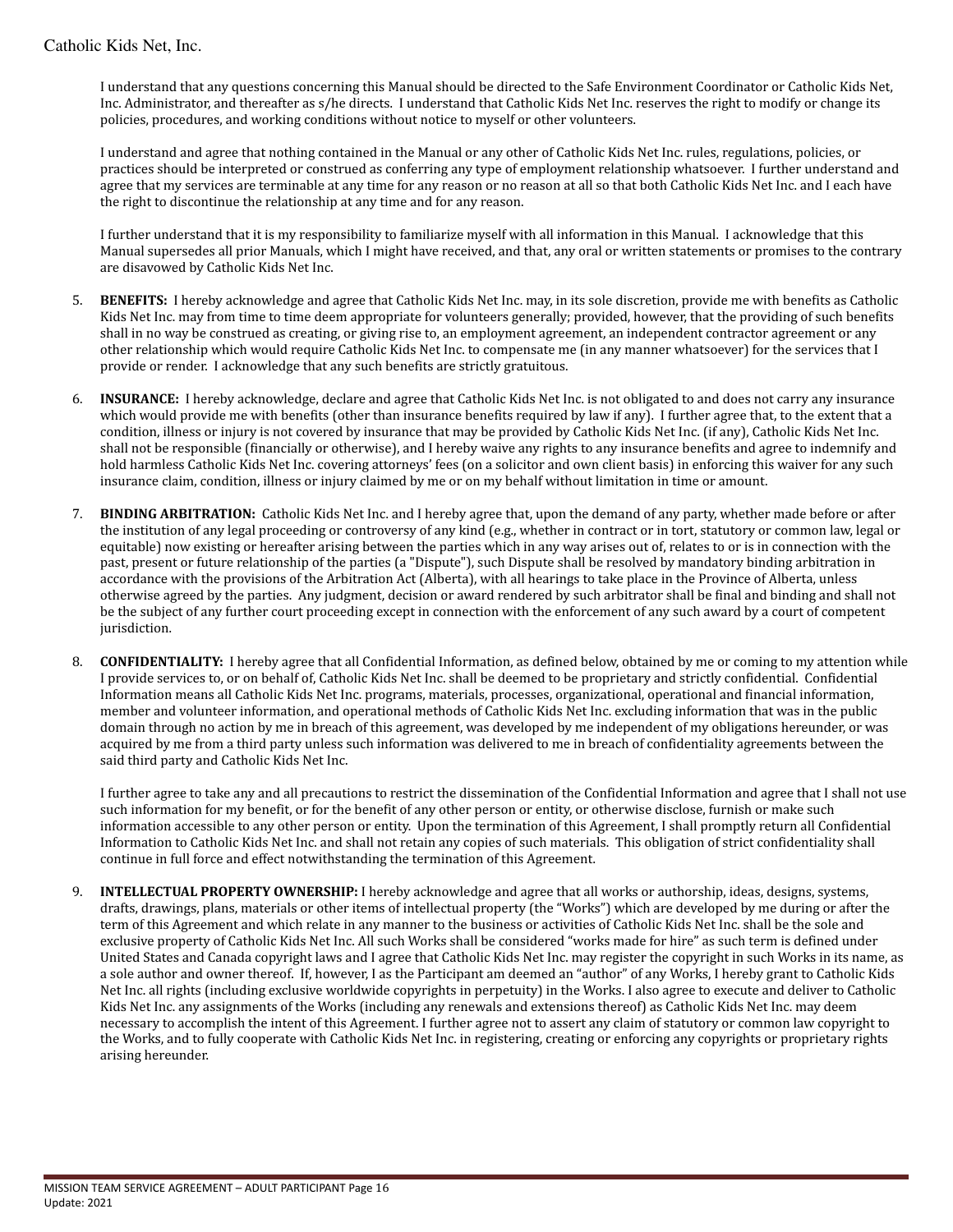- 10. **CONFLICT OF INTEREST:** I shall not accept or receive any kind of gift in manner of cash, donation, asset, monetary favor, or other compensation in kind from parents, students, relatives, benefactors, staff, or anyone related to the operations of Catholic Kids Net Inc. that may be construed to create a conflict of interest.
- 11. **NON DISPARAGEMENT:** I agree not to disparage, or encourage or induce others to disparage Catholic Kids Net Inc., its officers, directors, employees, and agents. This non-disparagement provision survives termination of this agreement.
- 12. **GOVERNING LAW:** This Agreement shall be governed by, and construed in accordance with, the laws of the province of Alberta. Each party hereby submits to the non-exclusive jurisdiction of the Province of Alberta in connection with this Agreement.
- 13. **SEVERABILITY:** The clauses, sentences and parts of this Agreement are severable to the extent that they may be found to be unlawful or ineffective by a court of competent jurisdiction, but the illegality or ineffectiveness of any such clause, sentence or part shall not affect any other clause, sentence or part of this Agreement. Rather, the remaining provisions hereof shall remain in full force and effect.
- 14. **COMPLETE AGREEMENT:** This Agreement, including any and all other documents described herein, is intended by the parties as a final expression and complete statement of the terms and conditions of their agreement and may not be contradicted by evidence of prior, contemporaneous or subsequent oral agreements of the parties.

This Participant Service Agreement is signed, accepted and agreed to by all parties by and through their agents or authorized representatives. All parties hereby acknowledge they have read and understood this Agreement. All parties further acknowledge that they have executed this Safe Environment Service Agreement voluntarily and of their own free will in the city and province set forth below.

| Dated at              | this day _____ of ________, 2022. |         |        |
|-----------------------|-----------------------------------|---------|--------|
| (city/town, province) | (date)                            | (month) | (vear) |

|                    | Reviewed & Accepted By:                                               |        |
|--------------------|-----------------------------------------------------------------------|--------|
| <b>PARTICIPANT</b> |                                                                       |        |
|                    | [Signature]                                                           |        |
| [Signature]        | [Print Name]                                                          | [Date] |
| [Print Name]       | [Position]                                                            |        |
|                    | <b>CATHOLIC KIDS NET, INC.</b><br>43 Maliano Drivo, Dovon, AR TOC 1P7 |        |

### $\overline{10}$

43 Maligne Drive, Devon, AB 19G 1P7

PH: 780.987.2332 E: admin@catholickidsnetinc.com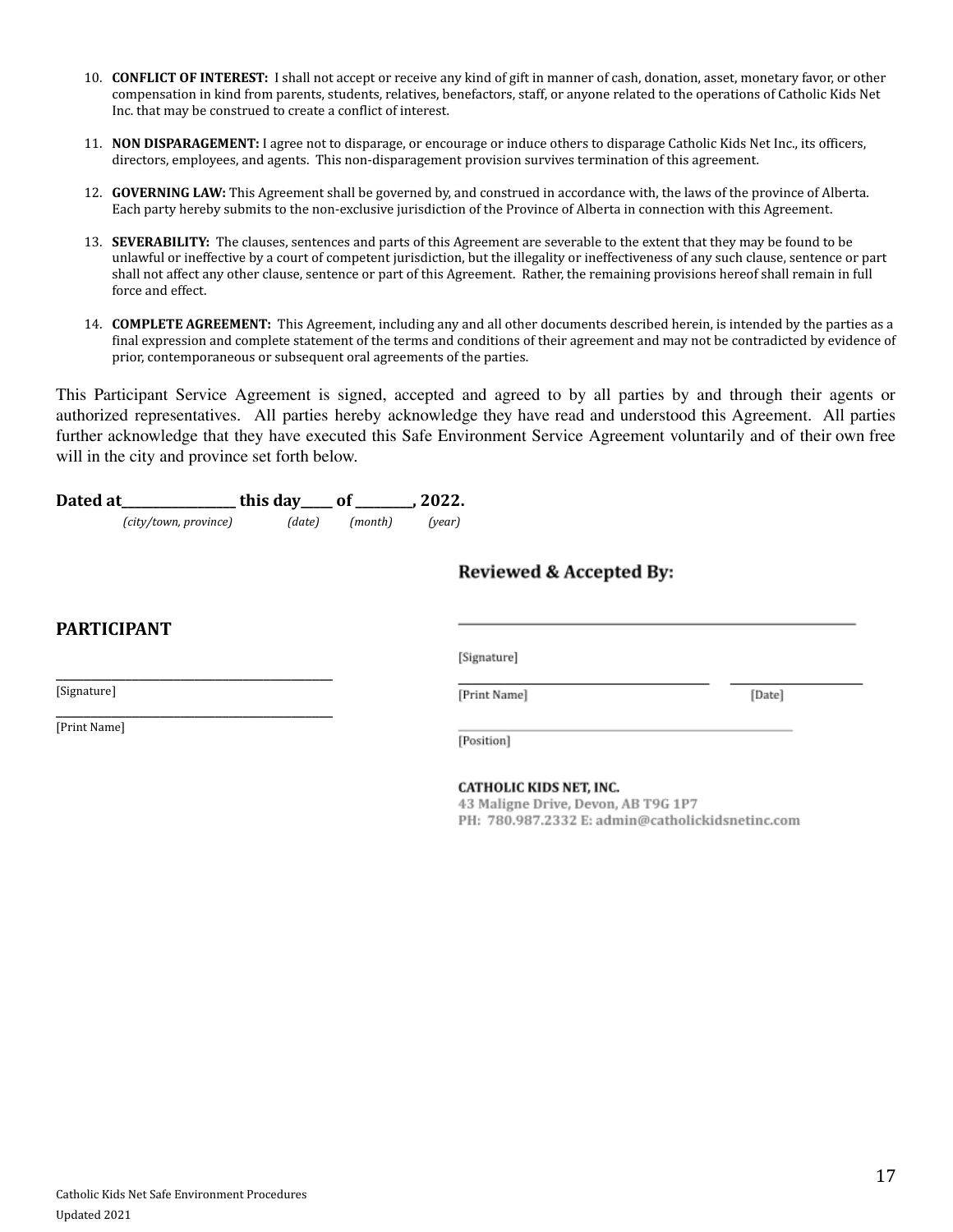| <b>CATHOLIC KIDS NET, INC. - MISSION TEAM PARTICIPANT CHECKLIST</b> |                                                                                                                                              |                      |              |  |
|---------------------------------------------------------------------|----------------------------------------------------------------------------------------------------------------------------------------------|----------------------|--------------|--|
| <b>NAME:</b>                                                        |                                                                                                                                              | DOB:                 |              |  |
| <b>EMAIL:</b>                                                       |                                                                                                                                              |                      |              |  |
| <b>POSITION</b><br><b>APPLIED</b><br>FOR:                           |                                                                                                                                              |                      |              |  |
|                                                                     | <b>Screening, Training &amp; Monitoring Completion Checklist</b>                                                                             |                      |              |  |
|                                                                     | <b>Item Required</b>                                                                                                                         | <b>Date Received</b> | By (Initial) |  |
| 1                                                                   | <b>Completed Mission Team Application</b><br>Received & Reviewed:                                                                            |                      |              |  |
| $\overline{2}$                                                      | Reference checks provided:                                                                                                                   |                      |              |  |
| 3                                                                   | CRC-VS provided, reviewed & approved                                                                                                         |                      |              |  |
| 4                                                                   | IRC Provided, reviewed & approved                                                                                                            |                      |              |  |
| 5                                                                   | Interviewed complete                                                                                                                         |                      |              |  |
| 6                                                                   | Confirm participant received and read<br>CKNet Safe Environment Policy &<br>Procedure Manual                                                 |                      |              |  |
| 7                                                                   | Completed CKNet, Inc., Mission Team<br>Service Agreement received, reviewed &<br>acknowledgement sent                                        |                      |              |  |
| 8                                                                   | Confirm this individual meets Catholic<br>Kids Net, Inc. Screening Criteria and is<br>approved to serve with our programs $\&$ /or<br>events |                      |              |  |
| 9                                                                   | Completed assigned courses in Praesidium<br>Academy                                                                                          |                      |              |  |
| 10                                                                  | Participated in CKNet Onsite Orientation                                                                                                     |                      |              |  |
| 11                                                                  | <b>Additional Monitoring and Evaluations</b><br>Completed                                                                                    |                      |              |  |
| 12                                                                  | Confirm all relevant documents, checks,<br>etc., are uploaded to the Individuals Record<br>Management File                                   |                      |              |  |

**NOTES:**

### Updated: MAY 2019

#### **APPENDIX 6: SELF REVIEW FOR PROGRAM PARTICIPANTS**